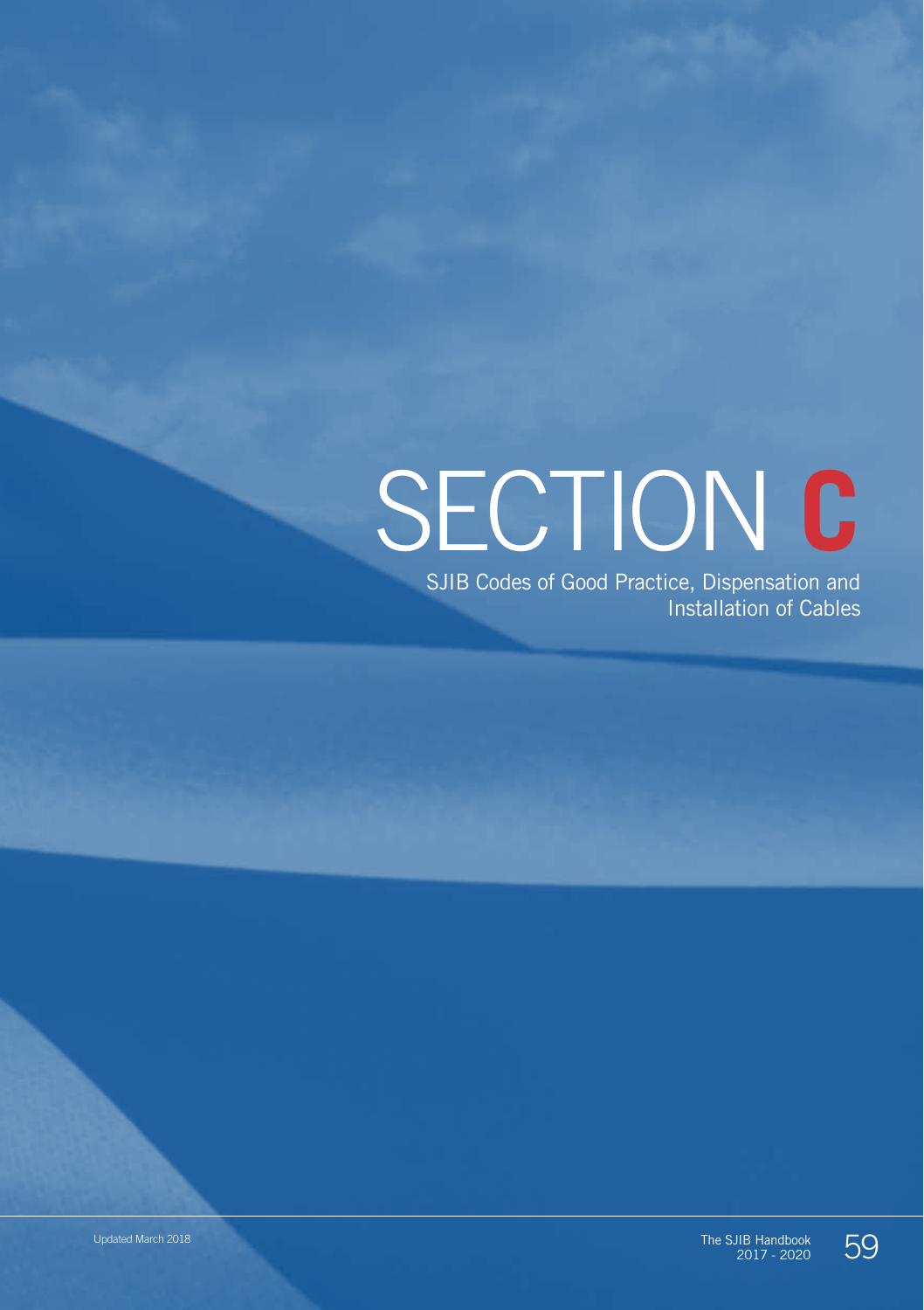SECTION **C** SJIB Codes of Good Practice, Dispensation and Installation of Cables

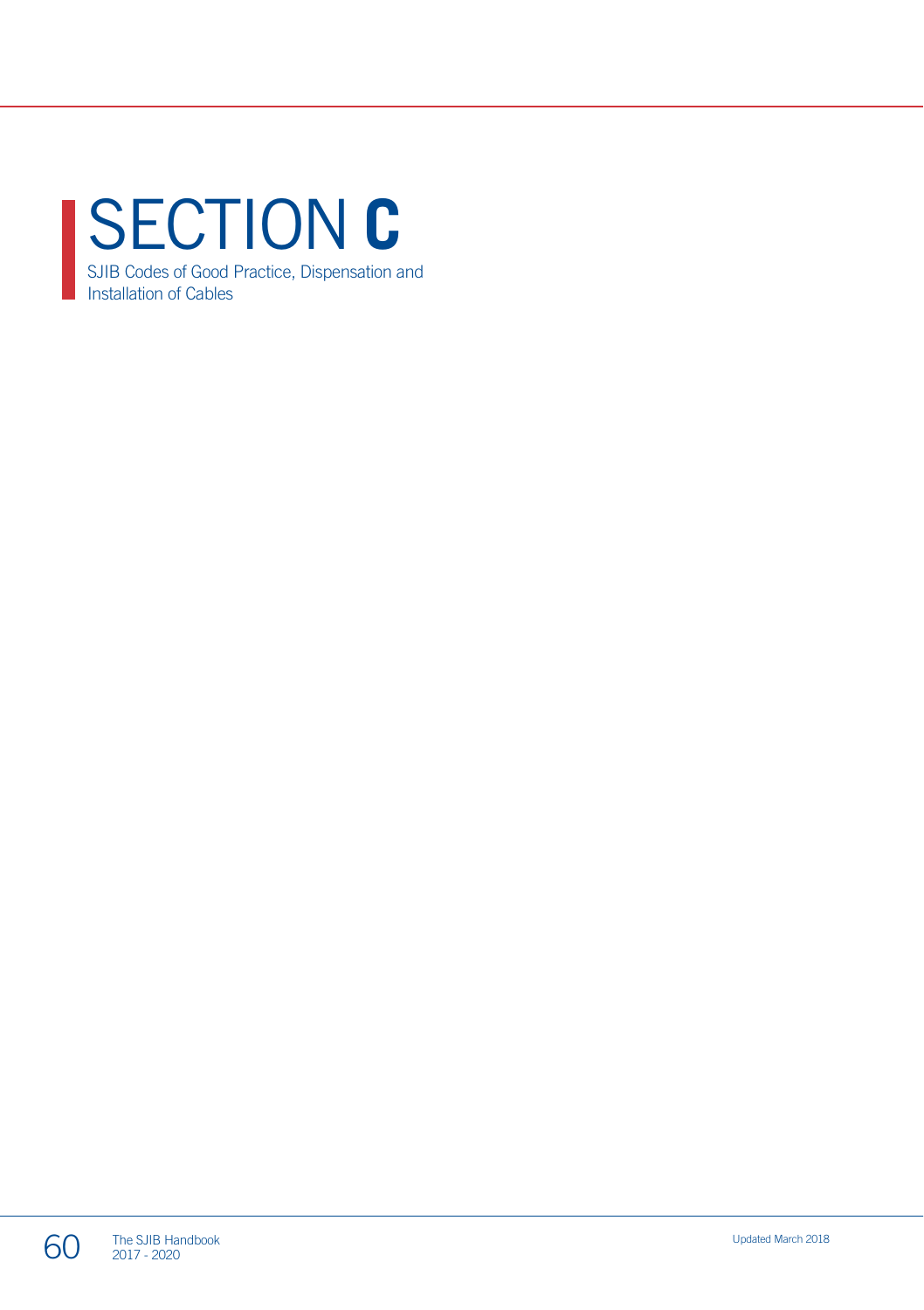| C <sub>1</sub>  | Purpose of the Codes ------------------------- 62       |  |
|-----------------|---------------------------------------------------------|--|
| C <sub>2</sub>  | Code of Good Practice for the Direct                    |  |
|                 | Recruitment of Operatives ------------------- 62        |  |
| C <sub>3</sub>  | Pre-Recruitment ------------------------------ 63       |  |
| C <sub>4</sub>  |                                                         |  |
| C <sub>5</sub>  |                                                         |  |
| C6              | Considerations Prior to Interview ---------- 64         |  |
| C <sub>7</sub>  |                                                         |  |
| C <sub>8</sub>  | Offer and Acceptance ------------------------ 66        |  |
| C <sub>9</sub>  | Written Statement of Employment                         |  |
|                 |                                                         |  |
| <b>C10</b>      | Code of Good Practice for the                           |  |
|                 | Temporary Use of Labour-Only                            |  |
|                 | Sub-Contractors --------------------------------- 67    |  |
| C <sub>11</sub> | Code of Good Practice for the                           |  |
|                 | Temporary Use of Self-Employed                          |  |
|                 |                                                         |  |
| C <sub>12</sub> | Code of Good Practice for Welfare                       |  |
|                 |                                                         |  |
| C <sub>13</sub> | Guidance on Redundancy ------------------ 69            |  |
| C <sub>14</sub> | SJIB Dispensation ---------------------------- 70       |  |
| C <sub>15</sub> | Installation of Cables Fixed to Buildings               |  |
|                 | or Structures including Cables laid                     |  |
|                 | within the Perimeter of the Site ------------ <b>71</b> |  |
|                 |                                                         |  |

#### **APPENDIX C1**

| Statement of Employment Particulars - |       |
|---------------------------------------|-------|
| Electrical Operatives ------          | $-73$ |

#### **APPENDIX C2**

| Statement of Employment Particulars -                  |  |
|--------------------------------------------------------|--|
| Apprentices and Adult Trainees -------------------- 77 |  |

#### **EXPLANATORY NOTES**

| Statement of Employment Particulars ------------ 81 |  |  |  |  |
|-----------------------------------------------------|--|--|--|--|
|-----------------------------------------------------|--|--|--|--|

#### **APPENDIX C3**

|  |  |  | Dispensation Application Form -------------------- 82 |  |  |  |
|--|--|--|-------------------------------------------------------|--|--|--|
|--|--|--|-------------------------------------------------------|--|--|--|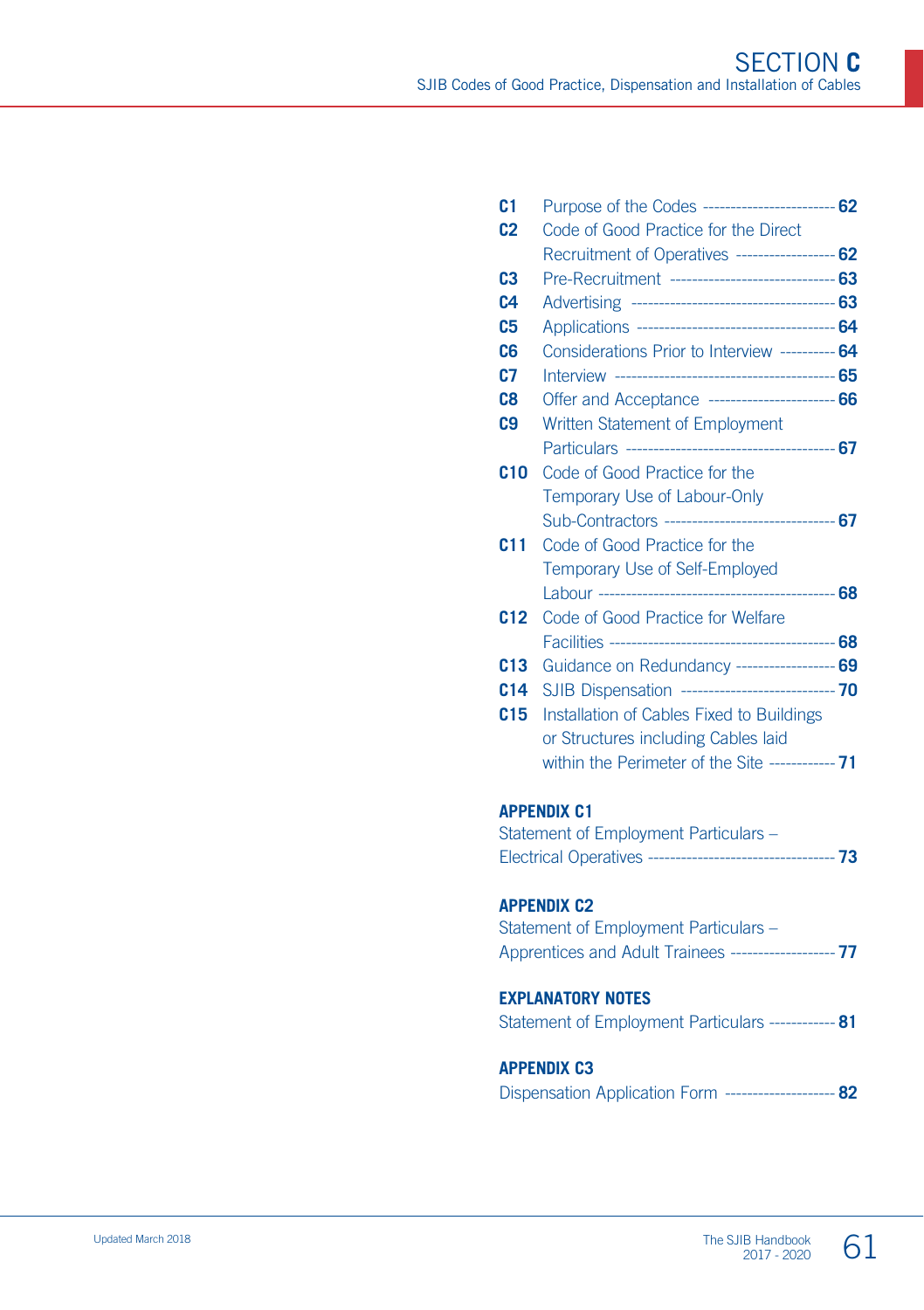### C1. Purpose of the Codes

- C1.1 The purpose of the Codes of Good Practice is to provide employers with guidance as to the recommended processes and procedures.
- C1.2 A failure on the part of the employer to observe any provisions of a Code of Practice shall not itself render the employer liable to any proceedings. However, employers should be aware that in any proceedings before a National Dispute Committee, any such Code of Practice shall be admissible in evidence and can be taken into account when making a decision.

# C2. Code of Good Practice for the Direct Recruitment of Operatives

- C2.1 This Code of Good Practice provides a guide which should be applied by employers when considering employing an individual directly.
- C2.2 One of the principal objects of the SJIB is to further the progress of the industry for the mutual advantage of employers and Operatives. To help achieve this, the SJIB has adopted a set of shared values which apply across the industry, ensuring the co-operation of all who work under the SJIB terms and conditions. These values embrace integrity, respect, equality and fairness. Their application ensures that employer and Operative workplace relationships are open, honest and transparent.
- C2.3 Consequently, the SJIB considers the use of blacklists in employment practices by any of its members as a clear breach of these shared values and undermines the work undertaken by the SJIB. The use of blacklists contravenes much of the legislation which underpins the employment relationship.
- C2.4 The SJIB's position on blacklisting is absolutely clear. The SJIB does not condone any form of blacklisting of any Operative employed under the terms and conditions of the SJIB National Working Rules.
- C2.5 Employers may wish to utilise recruitment policies and procedures they already have in place. Those organisations which do not have such policies may wish to use this guidance as a means to comply with good practice and any appropriate legislation.
- C2.6 Employers must consider their legal responsibilities to ensure that no unlawful discrimination occurs during the recruitment process.
- C2.7 Employment is defined in this guidance as direct employment\*.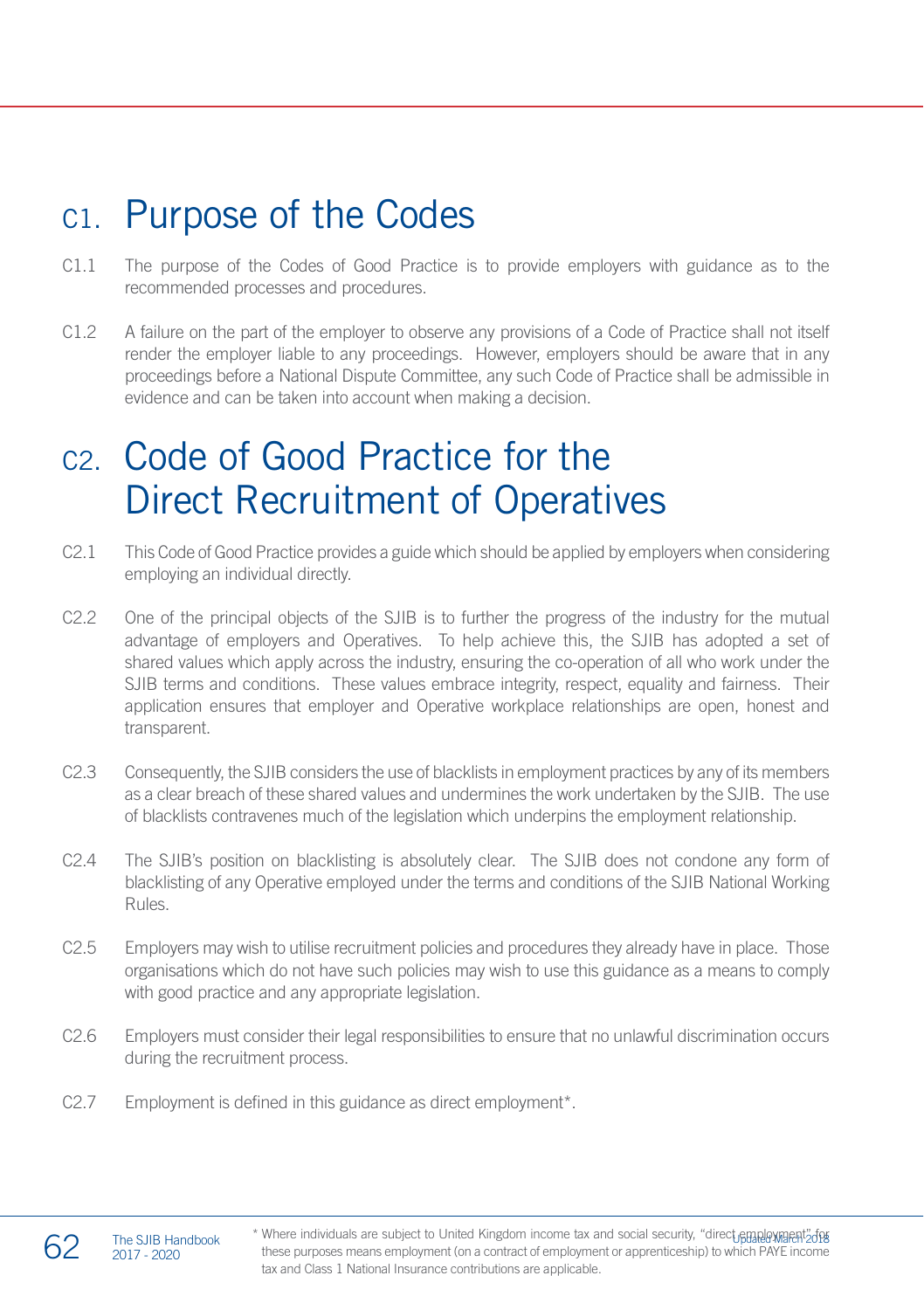### C3. Pre-Recruitment

- C3.1 Before beginning the recruitment process, employers should consider whether there are existing employees who are able and willing to undertake training in order to fill the vacancy.
- C3.2 It is good practice for an employer to develop a Job Specification, Person Specification and Job Description giving a detailed description of the role including all responsibilities, requirements and objectives.
- C3.3 A Job Specification should detail the core terms and conditions of the particular vacancy and should include salary, benefits and holiday entitlement.
- C3.4 A Person Specification is a profile of the ideal new employee, which should indicate the skills, experience, abilities and personal qualities needed to carry out the role.
- C3.5 A Person Specification should include:
	- (a) The technical, organisational, creative and any other relevant skills and ability the employer would expect from an ideal candidate;
	- (b) Specific qualifications or training required for the job;
	- (c) Level of experience expected on an ideal candidate.
- C3.6 A Job Description should include:
	- (a) The job title and position in the company, including their line manager or staff reporting to them;
	- (b) A summary of the main purpose of the job and any objectives;
	- (c) The main tasks and duties of the job;
	- (d) The scope of the job and how it fits with the wider structure of the employer;
	- (e) The location of the job;
	- (f) If the job is permanent or for a fixed term;
	- (g) Essential skills and qualifications of the job;
	- (h) Information on the employer.

# C4. Advertising

C4.1 Any advertisement for an electrical role should specify the SJIB grade, for example Approved Electrician, which will relate to the particular qualifications, skills and experience required of the successful candidate. The duties of Operatives are set out within Section K of the SJIB Handbook. Detailing this information at the beginning will help to avoid confusion over the roles and responsibilities, and will allow the applicant to know what the applicable terms are such as rates of pay, Mileage Allowance etc. It should also contain information on how to apply, details of whom a candidate can contact to obtain further information from (including name, telephone number and/or email address) and the closing date for completed applications.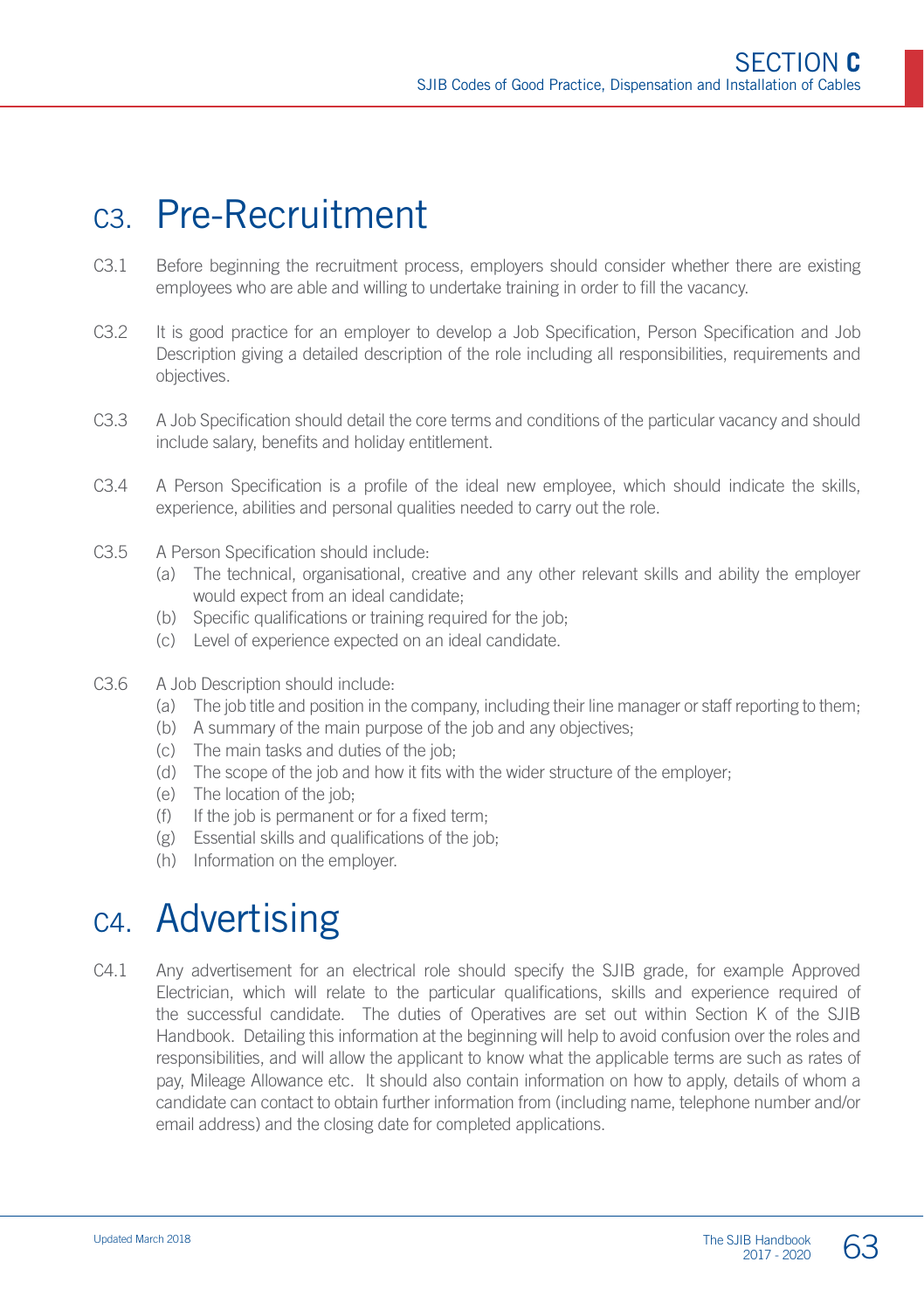# C4. Advertising continued

C4.2 Personal qualities and skills required should also be included within any advert, as these can be just as important as technical ability.

# C5. Applications

- C5.1 To assist collation and comparability, employers may wish to use a standardised application form in addition to or as an alternative to a Curriculum Vitae (CV).
- C5.2 If employers choose to utilise an application form it should contain a request for the following information from the candidate:
	- (a) Contact details.
	- (b) Current employment details.
	- (c) Relevant skills and experience.
- C5.3 Information which is asked for in relation to equality and diversity monitoring should be included on a separate sheet which can be detached and returned anonymously to the employer. It should be noted in the application that providing such information is voluntary.
- C5.4 Employers should be familiar with the requirements of current data protection legislation if applications are to be held in either electronic or hard copies.

# C6. Considerations Prior to Interview

- C6.1 Candidates should be shortlisted based on the merits of their application set against the Job Specification, Person Specification and Job Description. Shortlisting should be based on the principles of equality. During the sifting process where employers are selecting candidates to invite for interview, where possible, two people should undertake this selection to avoid bias. It would be ideal to involve the Line Manager of the candidate in the selection process.
- C6.2 When confirming the interview details by letter or email, an employer should inform the candidate of who will be conducting the interview and what, if any, documentation will be required to be produced. for example, an SJIB Grade (ECS) Card. If the employer wishes to undertake the selection by means of an assessment it must be specified to the candidate.
- C6.3 Employers should also ask if there are any special arrangements which require to be made in order to accommodate the applicant at interview where they are considered to have a disability or require workplace adaptations.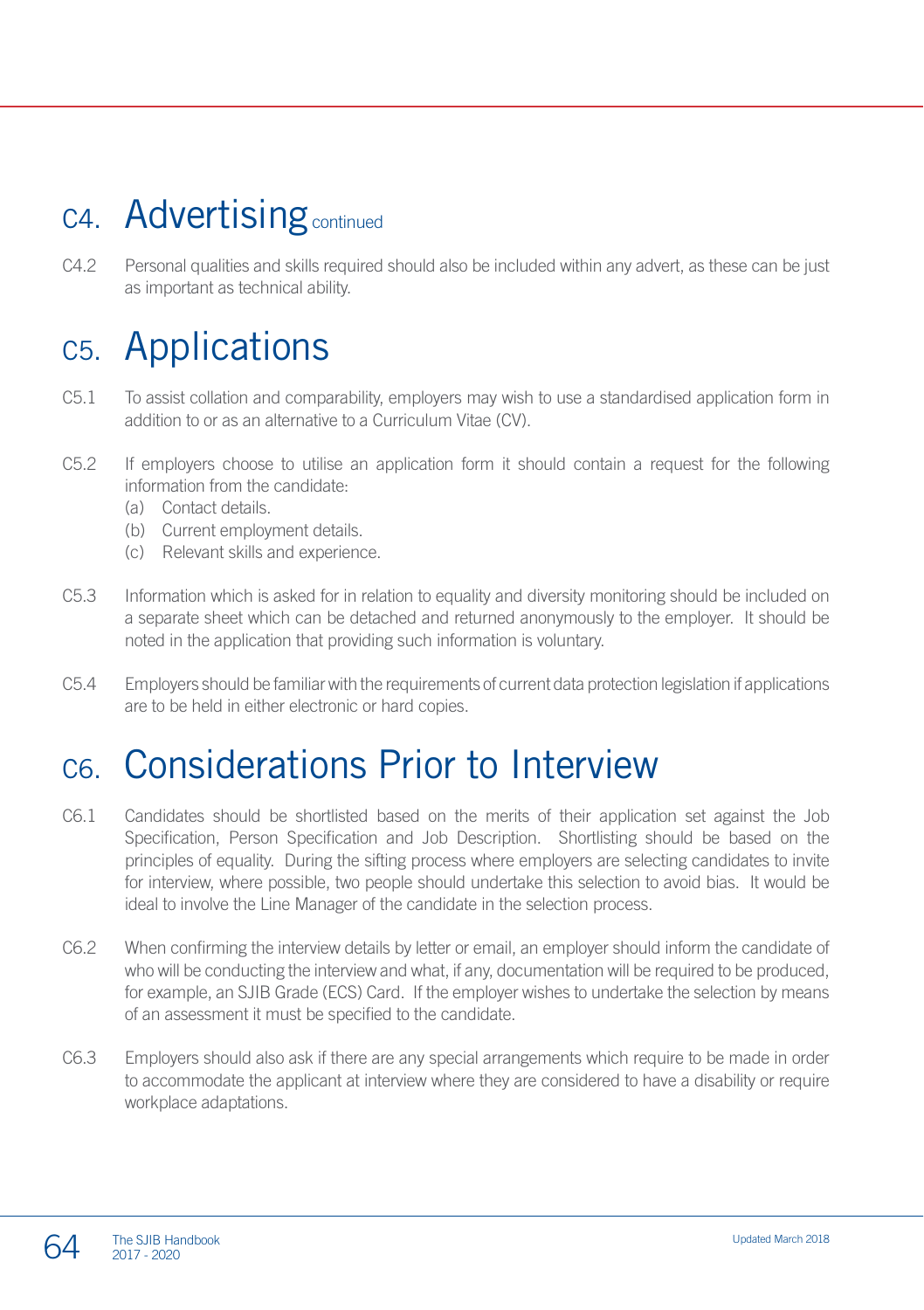### C7. Interview

- C7.1 The interview has two main aims, to offer the employer the opportunity to ascertain if the candidate is suitable for the job and, at the same time, provides the candidate with the relevant information to allow him to decide if his own aspirations and career goals align with the requirements and vision of the employer.
- C7.2 Interviews can help to ensure that the candidate is suitable for the position and enables the employer to evaluate the candidate against the competencies required for the role.
- C7.3 Ideally the interviewer should be someone who has received training in how to conduct an interview or is an experienced person who is able to utilise this method to effectively judge the skills and competencies of the candidate. For further information and guidance on conducting interviews please contact the SJIB.
- C7.4 The interview must be conducted in private to best allow the free exchange of information and to ask questions in an unencumbered manner. It should be noted that it is likely that the candidate will be nervous and this should be taken into consideration.
- C7.5 The interview also allows the employer to question the candidate in more depth about their application (for example, to identify and enquire about gaps in employment).
- C7.6 To achieve both of these aims, the interview must be well structured thus encouraging an informed debate that allows the candidate to show his best qualities and the employer to reach an informed view.
- C7.7 The employer should make the applicant aware of the SJIB Welfare Benefits and the levels of cover which are in place (Section E of the SJIB Handbook).
- C7.8 Once the interviews have been conducted all interviewers should score each candidate based on their performance during the interview against the criteria set out in the Person Specification.
- C7.9 Employers should establish scoring criteria in advance. The same criteria should be used for all candidates to ensure consistency.
- C7.10 Scoring methodology should be noted on the interview paperwork in case a candidate requests feedback on their performance.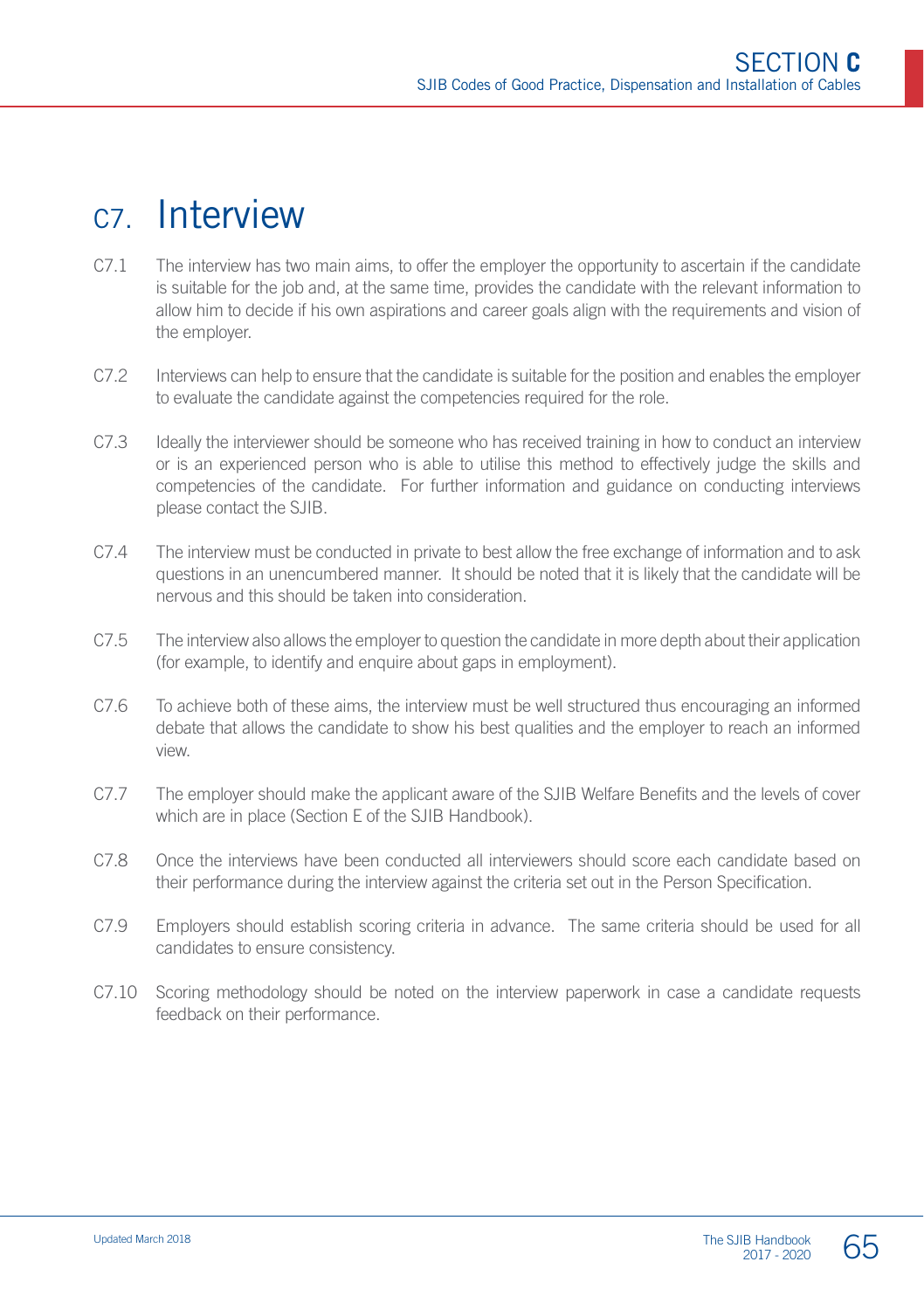### C7. Interview continued

- C7.11 Once all candidates have been scored, the candidate with the highest score should be offered the position.
- C7.12 All applicants should be informed of the outcome, successful or otherwise, as soon as possible after the interview. Employers should make every effort to provide feedback upon request from the candidate.

# C8. Offer and Acceptance

- C8.1 Any offer of employment should be confirmed in writing specifying:
	- (a) the job title in relation to the relevant SJIB grade and occupational discipline;
	- (b) the terms of the offer-
	- (c) the start date of employment;
	- (d) clear instructions on the proposed place of work and the daily start and finish time for that job and who to report to;
	- (e) employers' own procedures or rules that the applicant will need to know at this point, which should be attached;
	- (f) where employers employ more than five people, a copy of the written policy statement for health and safety (which the firm is required to have under legislation).
- C8.2 Employers should include details of how the successful candidate should accept the offer of employment (e.g. by email or letter to the appropriate person) and the date by which the acceptance should be received by the employer.
- C8.3 The offer of employment may be conditional and subject to a satisfactory reference being provided and production of a valid SJIB Grade (ECS) Card. There may also be a requirement for employment to be conditional on positive screening through Disclosure Scotland and/or client approval or clearance for site/project access (dependent on client requirements). If this is the case, the employer should make this position clear to the candidate.
- C8.4 Employers should bear in mind that there is no legal requirement placed on a previous employer to provide a reference. A suitable applicant should not be refused employment on the basis of a referee not providing a reference.
- C8.5 Employers are required to ensure that the successful candidate has the right to work in the UK prior to commencing work. Where the successful candidate is not an EU citizen, further checks may be pursued through UK Visas and Immigration.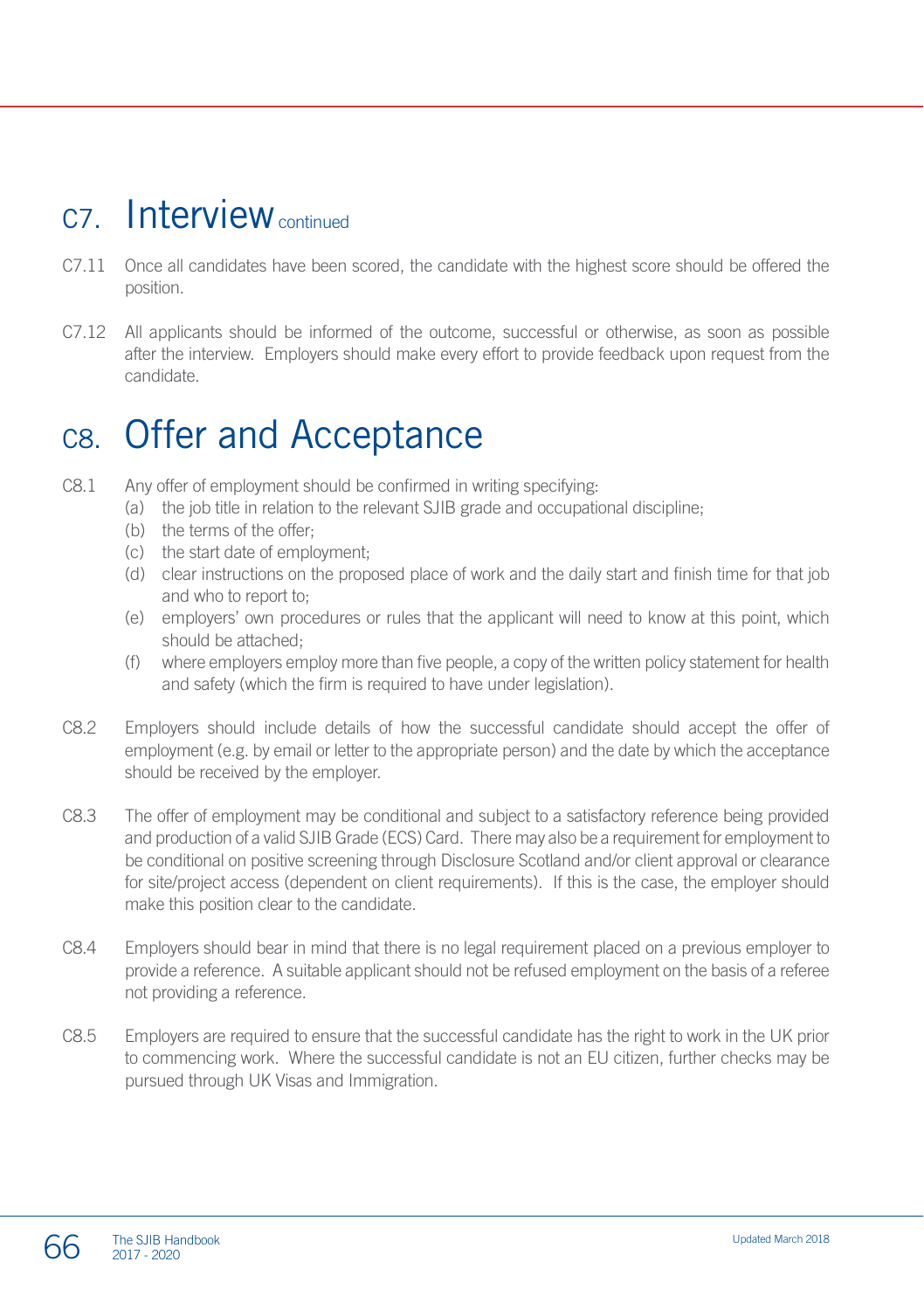# C9. Written Statement of Employment **Particulars**

- C9.1 In accordance with current and relevant legislation, not later than eight weeks after the beginning of an Operative's period of employment, the employer shall provide the Operative with a written statement of employment. The necessary information needed to comply with the minimum legal requirements is contained within the SJIB template Statement of Employment Particulars document (available at Appendices C1 and C2).
- C9.2 Please note that these templates only confirm basic information, therefore employers are advised to include details of their own policies and procedures and may add to or vary this document as appropriate. No terms and conditions however, can override those contained within the SJIB National Working Rules.
- C9.3 The parties have further revisited the SJIB Code of Good Practice on Sub-Contracting and the Use of Self-Employed Employees and jointly agree that improved stability in the labour market within the industry can only be achieved by the direct employment of Operatives.

### C10. Code of Good Practice for the Temporary Use of Labour-Only Sub-Contractors (Self-Employed Electrical Employees)

- C10.1 This Code of Good Practice provides a guide which should be applied by employers when considering employing a labour-only sub-contractor.
- C10.2 The use of labour-only sub-contractors/self-employed employees by employer participants is permitted in accordance with the following conditions:
	- (a) When filling vacancies, no matter how short term, an employer's preferred option will be directly-employed Operatives.
	- (b) Where it is not possible to recruit directly-employed Operatives, labour-only sub-contractors/ self-employed employees may be used but must:
		- (i) be in possession of a valid SJIB Grade (ECS) Card in the appropriate electrical discipline; and
		- (ii) be covered by Public Liability insurance as required by the SJIB to the value of  $£1,000,000$ or such other amount as laid down by the SJIB from time to time.
- C10.3 No directly-employed Operative may be made redundant whilst any temporary self-employed Operative is used except where acceptable alternative work has been offered to and refused by the directly-employed Operative or where the conditions of skill or the conditions of site employment are essential to the effective conclusion of the work involved.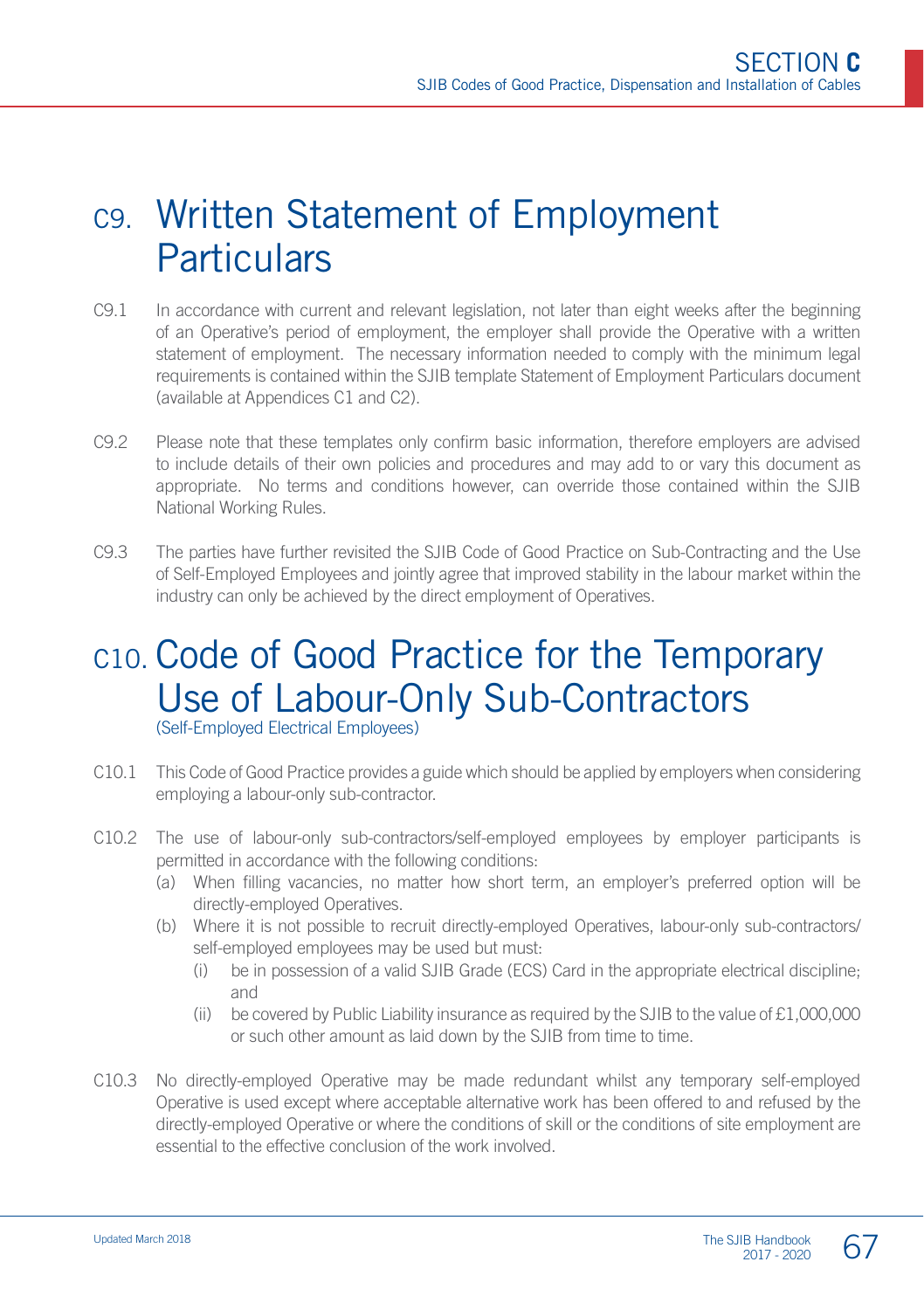# C11. Code of Good Practice for the Temporary Use of Self-Employed Labour

- C11.1 This Code of Good Practice provides a guide which should be applied by employers when considering self-employed labour.
- C11.2 It is the policy of the SJIB that, where possible, employers choose as a first option to recruit directly employed labour in order to maintain a skilled workforce able to provide the full range of electrical work. The SJIB also encourages, where feasible, the transfer of directly employed Operatives between member companies for short periods.
- C11.3 To protect the public against injury and to ensure that the appropriate safety and competence standards are met, employers are permitted to use self-employed labour-only employees in accordance with the following SJIB Code of Good Practice: Temporary Use of Labour-Only Sub-Contractors (Self-Employed Electrical Employees).

# C12. Code of Good Practice for Welfare Facilities

- C12.1 This Code of Good Practice provides a guide which should be applied by employers when providing welfare facilities and describes the minimum welfare facilities which should be provided or made available on fixed construction sites in order to comply with the Construction (Design and Management) Regulations 2015.
- C12.2 Operatives in the Electrical Contracting Industry who work on construction sites need adequate toilet and washing facilities, a place to warm up and eat their food and somewhere to store clothing and valuables.
- C12.3 Good practice and legislation require that employers:
	- (a) Ensure that their Operatives are provided with suitable and sufficient welfare facilities throughout the duration of their presence on a particular site or contract. This should also include consideration of a contingency plan likely to be necessary to ensure the reliable provision of welfare requirements at all times.
	- (b) Ensure that the following minimum requirements are provided in all cases:
		- (i) Readily accessible, well lit, and ventilated washing facilities comprising suitable basins, hot and cold running water, towels and soap or other suitable alternatives;
		- (ii) Adequate numbers of toilets located near to washing facilities;
		- (iii) A supply of drinking water from a readily available and conspicuously marked source;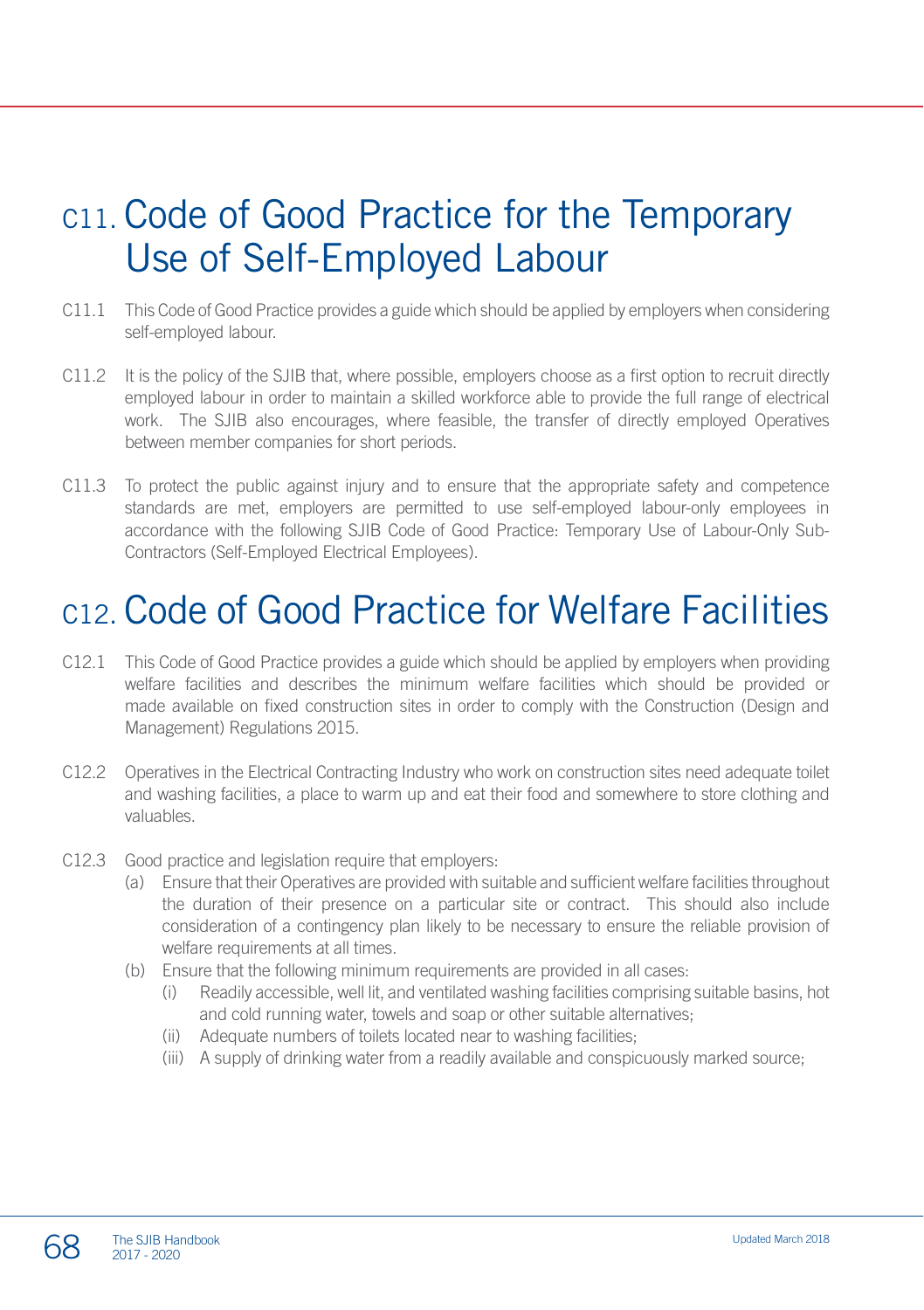- (v) Facilities for changing which:
	- (i) Include clean and ventilated clothing storage and, where necessary, separate storage for work and own clothing to prevent potential cross-contamination with hazardous substances;
	- (ii) Provide enclosed, secure shelter from prevailing weather conditions;
	- (iii) Provide facilities, where necessary, for drying clothing;
	- (iv) Are heated during cold weather.
- (c) Ensure that all of the above are maintained in effective working order and are kept clean and hygienic.
- (d) Assess the need for additional welfare facilities and, where necessary, provide and maintain them.
- (e) In the event of welfare facilities becoming unavailable due to unforeseen circumstances i.e. power failure, extreme weather etc then serious consideration should be given as to how long Operatives should remain on site without these facilities. Operatives should be prepared to assist the employers in finding a temporary solution to the lack of facilities. If a decision is taken to suspend work for the day after a reasonable period has elapsed then the Operatives should be paid the basic hours normally worked on that particular day. In such a situation the Union should be informed as soon as is reasonably practical so as to minimise the possibility of any unofficial action being taken by the Operatives.
- C12.4 Good practice and legislation require that Operatives:
	- (a) Are required to take reasonable care of the welfare facilities that are provided for their benefit;
	- (b) Must report promptly any defects to their employer;
	- (c) May be liable to disciplinary action should they grossly or willfully abuse the welfare facilities.
- C12.5 In circumstances where adverse weather conditions affect welfare facilities employers and Operatives are expected to adopt a common sense approach and seek to work together to ensure that any disruption to work flow is minimised.

### C13. Guidance on Redundancy

C13.1 A comprehensive guide to Managing Collective Redundancies, where 20 or more employees are to be made redundant at one establishment, is available in Section H of the SJIB Handbook.

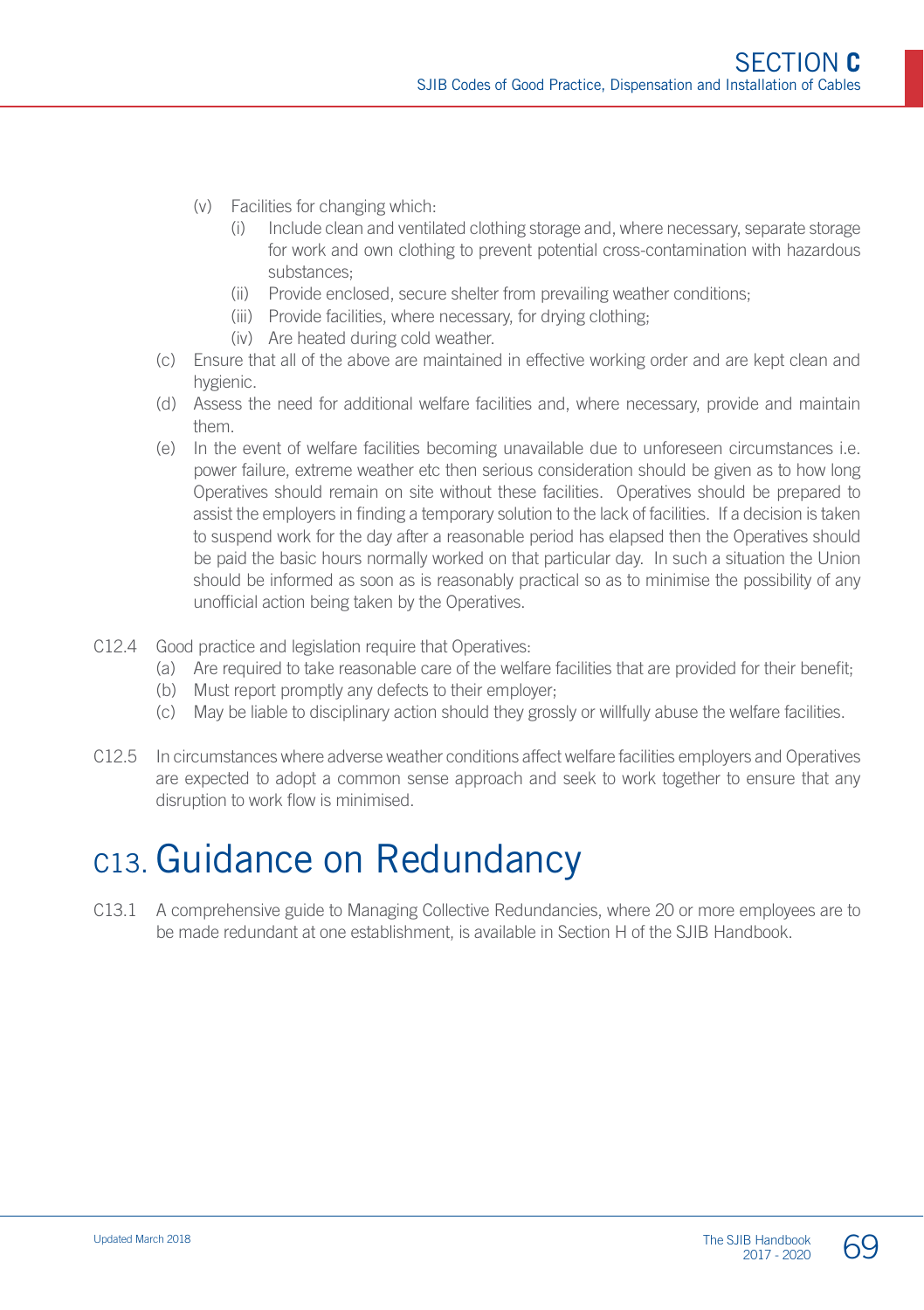# C14. SJIB Dispensation

- C14.1 Electrical contracting companies who intend to apply wages and/or conditions on certain engineering construction projects in Scotland, which differ from the SJIB National Working Rules, are required to obtain approval (Dispensation) from the SJIB before commencement of the work.
- C14.2 The different categories of project covered under this Rule are:
	- (a) **National Agreement for the Engineering Construction Industry Projects (NAECI) defined as Category 1, 2 or 3**

Where skilled trades are engaged on these categories they shall be paid NAECI rates of pay.

- (b) **Projects Covered by Client Agreements** On those projects the electrical contractors will normally be required by the client to adhere to the rates of pay and conditions of employment incorporated in the Client Agreement.
- (c) **Other Projects** This heading covers any other major project on which there may be parity problems between the earnings of other trades and those of electrical contractors.
- C14.3 The NJC operates a registration system to approve employers to use the NAECI. All in scope engineering construction activities as defined in NAECI are eligible for registration. Registration applies to current and new Category 1 Major and Basic New Construction Projects, Category 2 Long Term Repair and Maintenance Operations and Category 3 Major Events.
- C14.4 The Registration process formalises and strengthens the use of NAECI thus ensuring its benefits are delivered in full for our Clients as well as for employers and Operatives of signatory employer associations and trade unions.
- C14.5 Members tendering for work in any of the categories mentioned in C14.2, must inform the Secretary of the SJIB and, if appropriate, complete an Application for Dispensation to Tender following discussion of their requirements with the local Union Regional Officer (see Appendix C3). Where there is any doubt in the member's mind, such as in relation to projects in categories C14.2 (b) and (c), he should seek advice from the Secretary of the SJIB. The Secretary of the SJIB, if appropriate, will discuss the matter with other member organisations submitting tenders for the work to agree a common approach and award Dispensation accordingly.
- C14.6 The Secretary, after consultation with the leaders of both parties, may award Dispensation and will advise the SJIB National Board accordingly.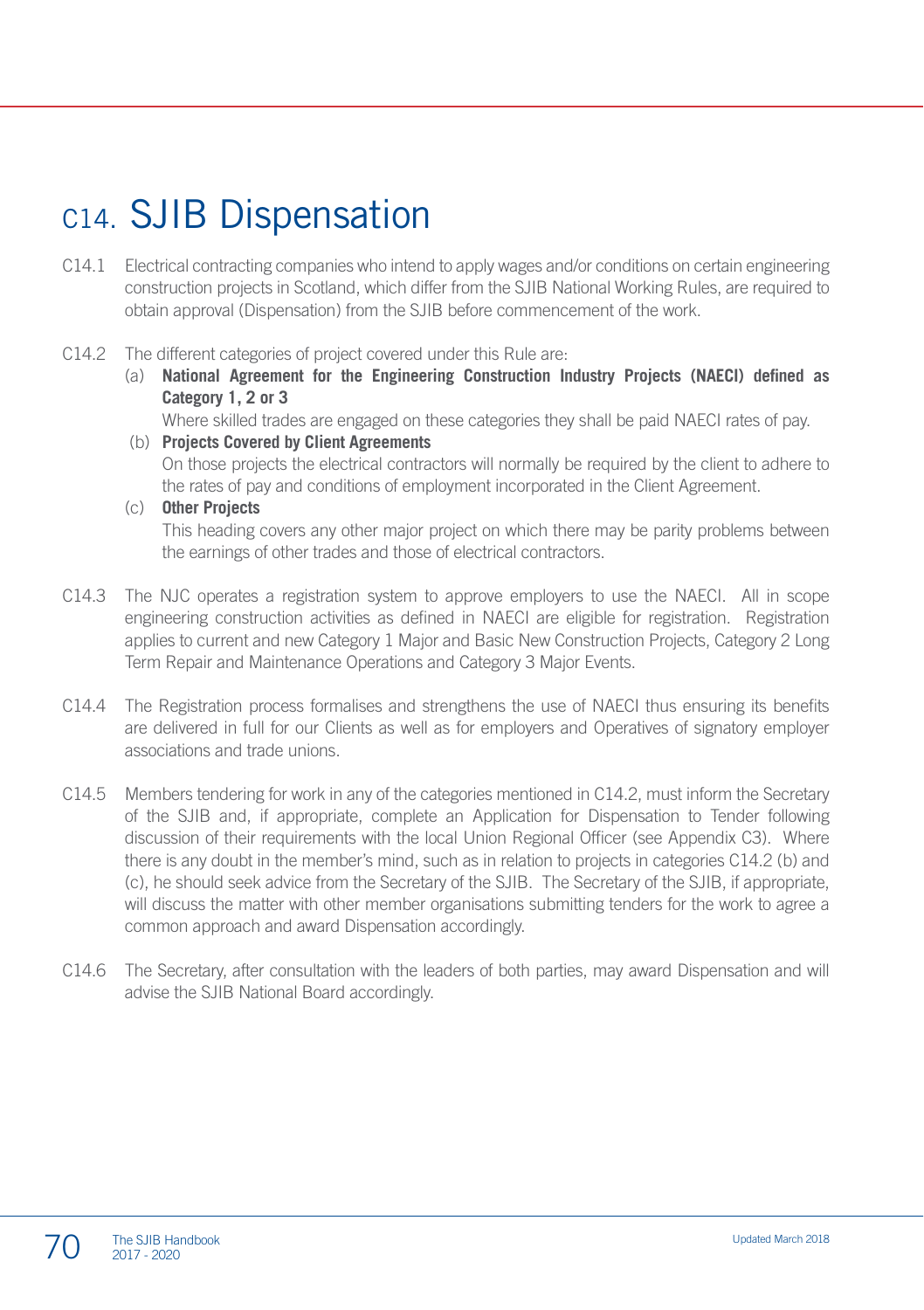- C14.7 The project must come within one of the following criteria:
	- (a) The project must involve major new construction work.
	- (b) Long term maintenance work.
	- (c) Refurbishment to incorporate machinery to manufacture a saleable product.
	- (d) Engineering construction trades must be employed or be due to be employed and be in receipt of payments in excess of the SJIB graded rates of pay during the period when the SJIB members are working on the project.
	- (e) The project has payments in operation in excess of the SJIB graded rates of pay.
	- (f) The project has a defined client agreement.
- C14.8 The following sites are specifically excluded from such second-tier payments:
	- (a) General building sites such as office blocks, hospitals, universities, housing complexes, etc.
	- (b) Sites where arrangements to operate an incentive scheme or other payment enhancement to the SJIB National Working Rules have been awarded Dispensation by the SJIB.
	- (c) Ships not moored to the land, offshore rigs and platforms at their final position in the UK, designated areas for the exploration and/or production of oil or gas from the sea bed.

# C15. Installation of Cables Fixed to Buildings or Structures including Cables laid within the Perimeter of the Site

- C15.1 Scope of Work The making up of and installation, fixing of brackets, racks, trays, metal or fibre or other composition ducting used for installation of cables and conductors, and the installation and clipping of cables thereto and therein and earthing runs.
- C15.2 Types of Employee Skilled Operatives and Labourers.
- C15.3 Class of Work:
	- (a) The bending and setting up of trays, metal or any other ducting and fixing in connection therein and the making up or alteration of brackets and racks.
	- (b) The assembly, fitting and erection of supporting structure of whatever material.
	- (c) The laying and installation of all cables to trays or supports using methods or materials appropriate to the industry at the time.
- C15.4 Demarcation The classes of work set out in C15.3 (a) to (c) shall be regarded as work within the sphere of the Electrical Contracting Industry. Where it is the custom of the firm to fabricate brackets or fixings in a workshop, this may continue to be done in such a manner, but erection shall be carried out as defined in C15.5 (a) and (b) which shall also include rectification where it is possible for this to be done on the site. Where brackets or fixings of whatever composition are of the type normally made up on site, they shall be considered part of the skilled electrical Operatives normal work.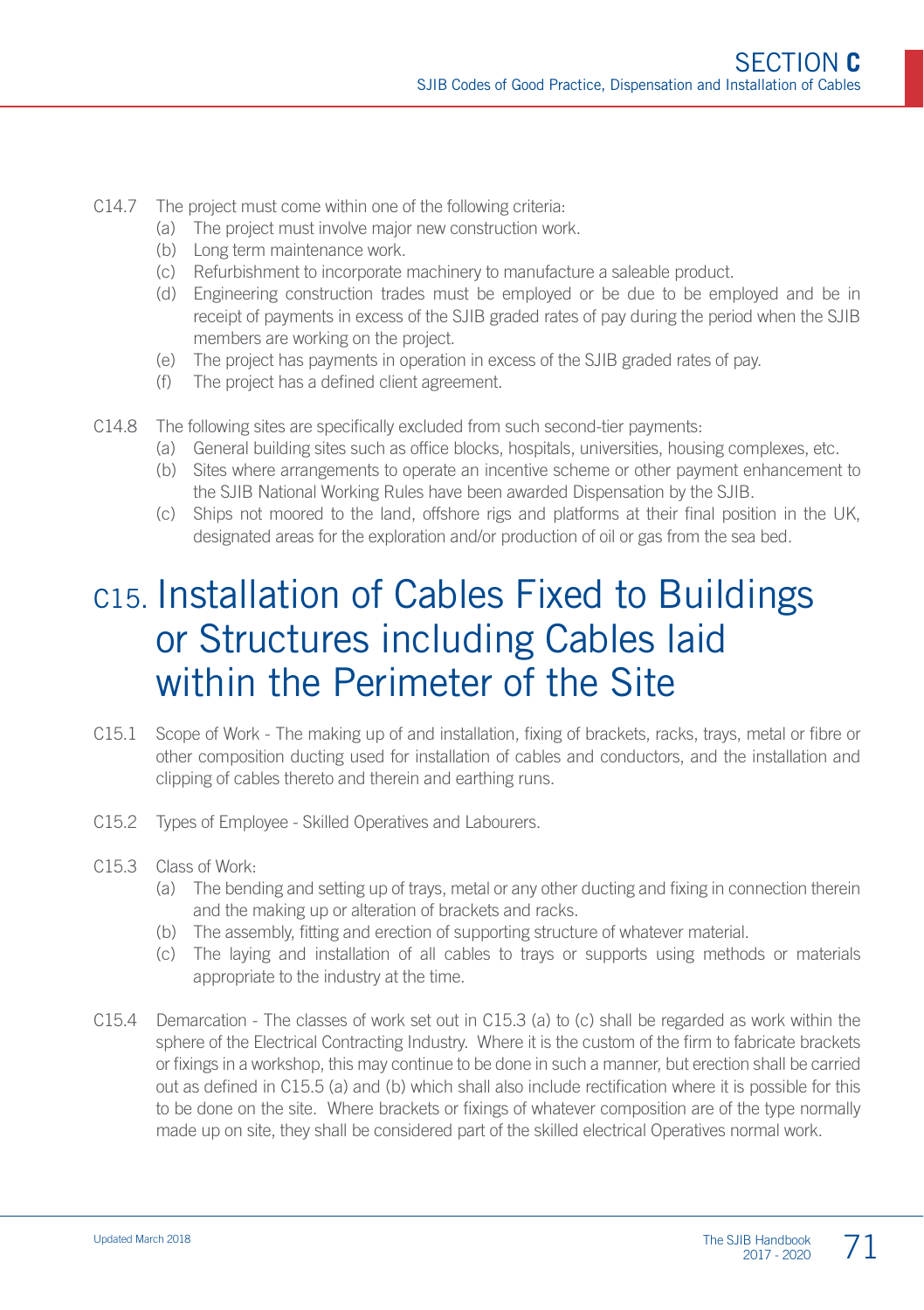# C15. Installation of Cables Fixed to Buildings or Structures including Cables laid within the Perimeter of the Site continued

#### C15.5 Method of Working:

- (a) All cables other than those specified in C15.5 (e) and metal or any other composition trunking, to be erected by skilled Operatives.
- (b) The erection of all tray work and supports etc. connected with tray work for cables to be carried out by skilled Operatives.
- (c) The cutting and capping of all cable to be undertaken only by skilled Operatives.
- (d) Cleating up of cables to be undertaken only by skilled Operatives.
- (e) A cable gang of Labourers may be employed on pulling in heavy cables and auxiliary cables providing there is adequate skilled supervision of not less than the Approved Electrician Grade. If Labourers are not available, skilled Operatives can be used.
- (f) The cable gang referred to in C15.5 (e) may handle all cables on all trunk routes such as cable tunnels, shafts and cable ways for the whole of the routes of cables concerned.
- (g) The installation and running on auxiliary routes of single cables up to and including 20mm diameter will be undertaken only by skilled Operatives.

#### C15.6 Note

- (a) Nothing in these Rules shall preclude the proper training of Apprentices and Adult Trainees in any of the skills associated with this determination.
- (b) Labourers may be used to execute any unskilled portion of the work defined above but shall not be used to re-introduce pair working.
- (c) Where the volume of work on a site justifies it, and notwithstanding the above, Labourers as provided for in C15.5 (e) under supervision may be used in conjunction with skilled employees to erect tray work and supports etc. connected with tray work for cables, to fix brackets and to clip cables provided that if there is a shortage of work for skilled Operatives on any site such that skilled Operatives have to be made redundant, this work shall revert to being carried out by skilled Operatives only.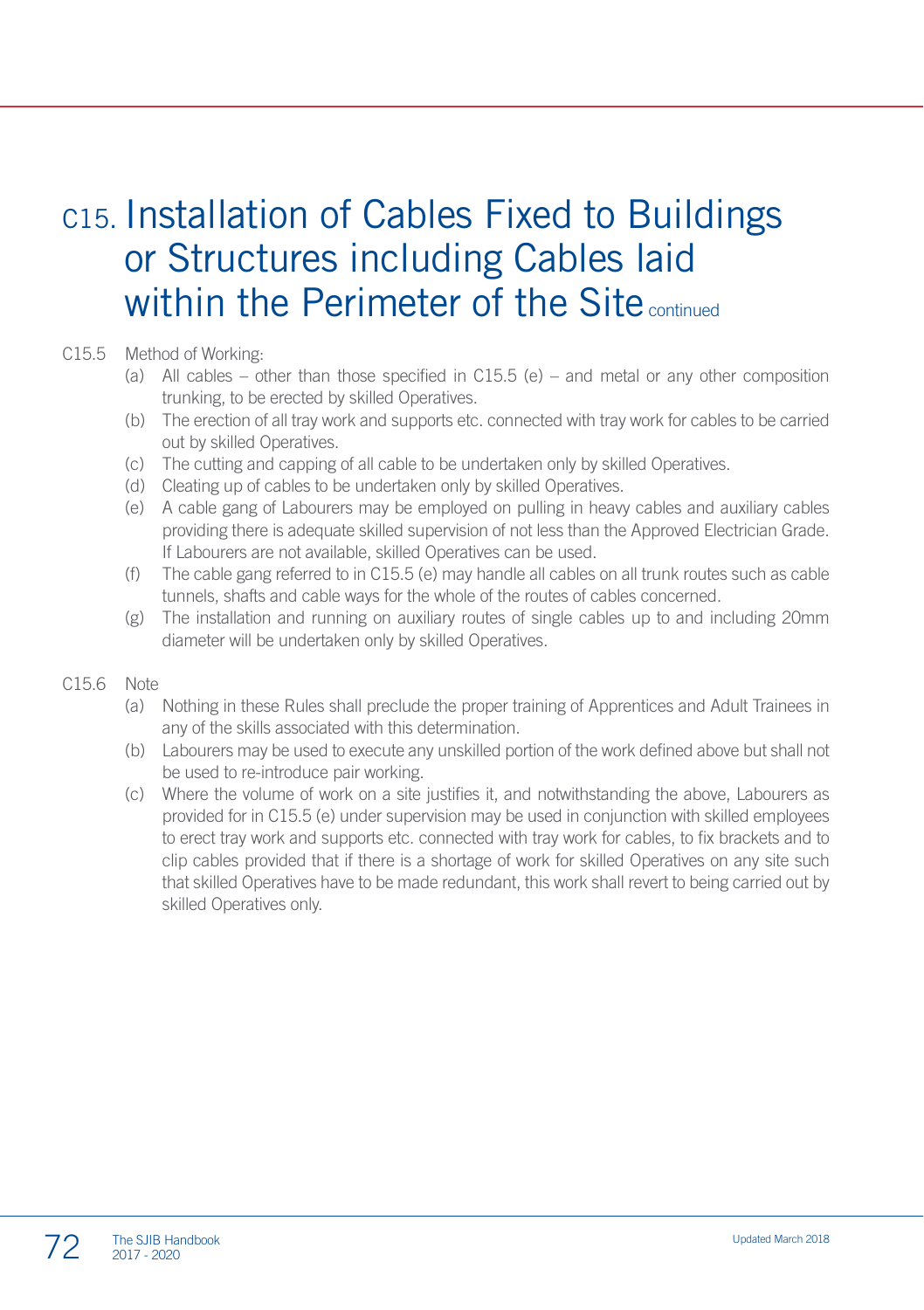# Appendix C1

#### **STATEMENT OF EMPLOYMENT PARTICULARS – ELECTRICAL OPERATIVES**

| . To                                                    | Employee            |
|---------------------------------------------------------|---------------------|
| From                                                    | Employer            |
| This statement gives details of your<br>employment with | <b>Company Name</b> |

#### **Continuous Employment**

| (a) Your continuous employment began on                                                                                                   |  |
|-------------------------------------------------------------------------------------------------------------------------------------------|--|
| (b) Your continuous employment (taking into account any service with this<br>company or with a previous employment which counts) began on |  |

#### **Temporary Contract (delete as appropriate)**

| You are entering under a temporary contract of employment which is expected to last |  |
|-------------------------------------------------------------------------------------|--|
| and will end on the                                                                 |  |

#### **Probationary Period (delete as appropriate)**

You are subject to a probationary period of quality and the state of  $\vert$ , during which time the company will assess your performance, conduct and suitability for continued employment with the company. Prior to the end of your probationary period, your performance will be reviewed and, if found to be satisfactory, your employment will be confirmed. The company has the right to extend the probationary period. At any time during your probationary period either party may terminate your employment by giving one week's notice in writing.

#### **Job Title**

Your job title/grade is **Employee** 

#### **Job Location**

You have been:

| (a) *Shop recruited in which case you are liable to work on any site where<br>the company has a contract. The location of your shop is | Enter Location        |
|----------------------------------------------------------------------------------------------------------------------------------------|-----------------------|
| (b) *Travel recruited in which case you are expected to work on any site where the company has<br>a contract.                          |                       |
| $\mid$ (c) *Locally Engaged in accordance with the National Working Rule B34.<br>The site on which you are initially engaged is        | <b>Enter Location</b> |

\*Delete as appropriate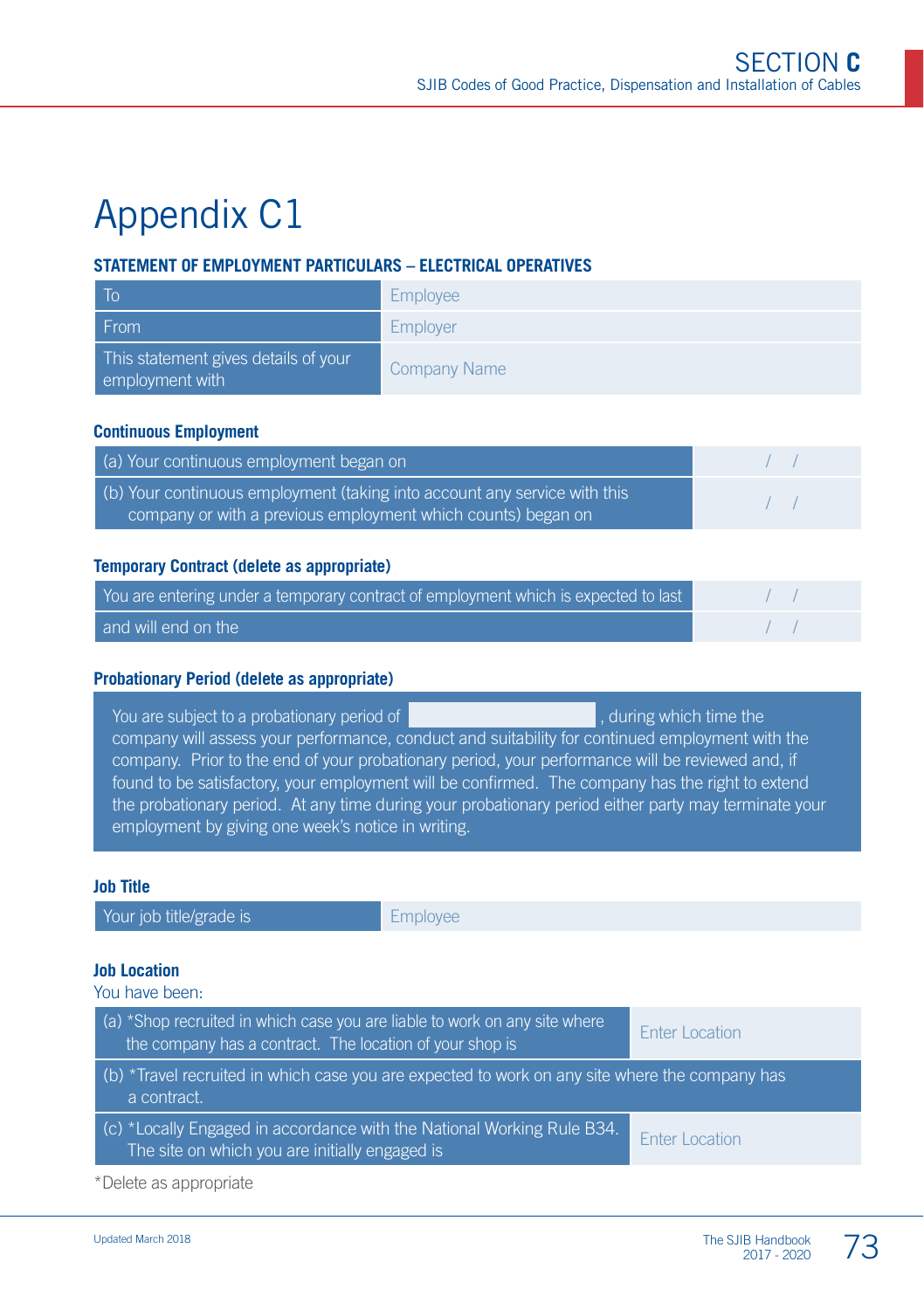# Appendix C1 continued

#### **Pay**

Rates of pay are paid in accordance with the SJIB National Working Rules.

| a) Shop Rate                        | £ |
|-------------------------------------|---|
| b) Travel Rate                      | £ |
| Pay Interval                        |   |
| Pay-Day                             |   |
| Method of Payment                   |   |
| Overtime Payment - Monday to Friday |   |
| Overtime Payment - Weekends         |   |
| *Bonus                              |   |

\*Delete as appropriate

#### **Hours**

| Full Time            |
|----------------------|
| <b>Part Time</b>     |
| Normal working hours |
| *Normal working days |

\*The daily hours shall commence no earlier than 7.00am and shall cease no later than 7.00pm. Meal breaks, including washing time, shall be unpaid and shall not exceed one hours or less, as deemed appropriate by the company.

#### **Holidays**

Holiday entitlement and pay is in accordance with the SJIB National Working Rules.

| The holiday year runs from: | $\sqrt{1}$ to $\sqrt{1}$ |
|-----------------------------|--------------------------|
| You are entitled to         | days holiday per year.   |

Holiday entitlement will not normally be carried over to the following year.

If, when you leave the company, holidays taken already exceeds entitlement, the company reserves the right to deduct the equivalent sum from any monies owing to you at that time.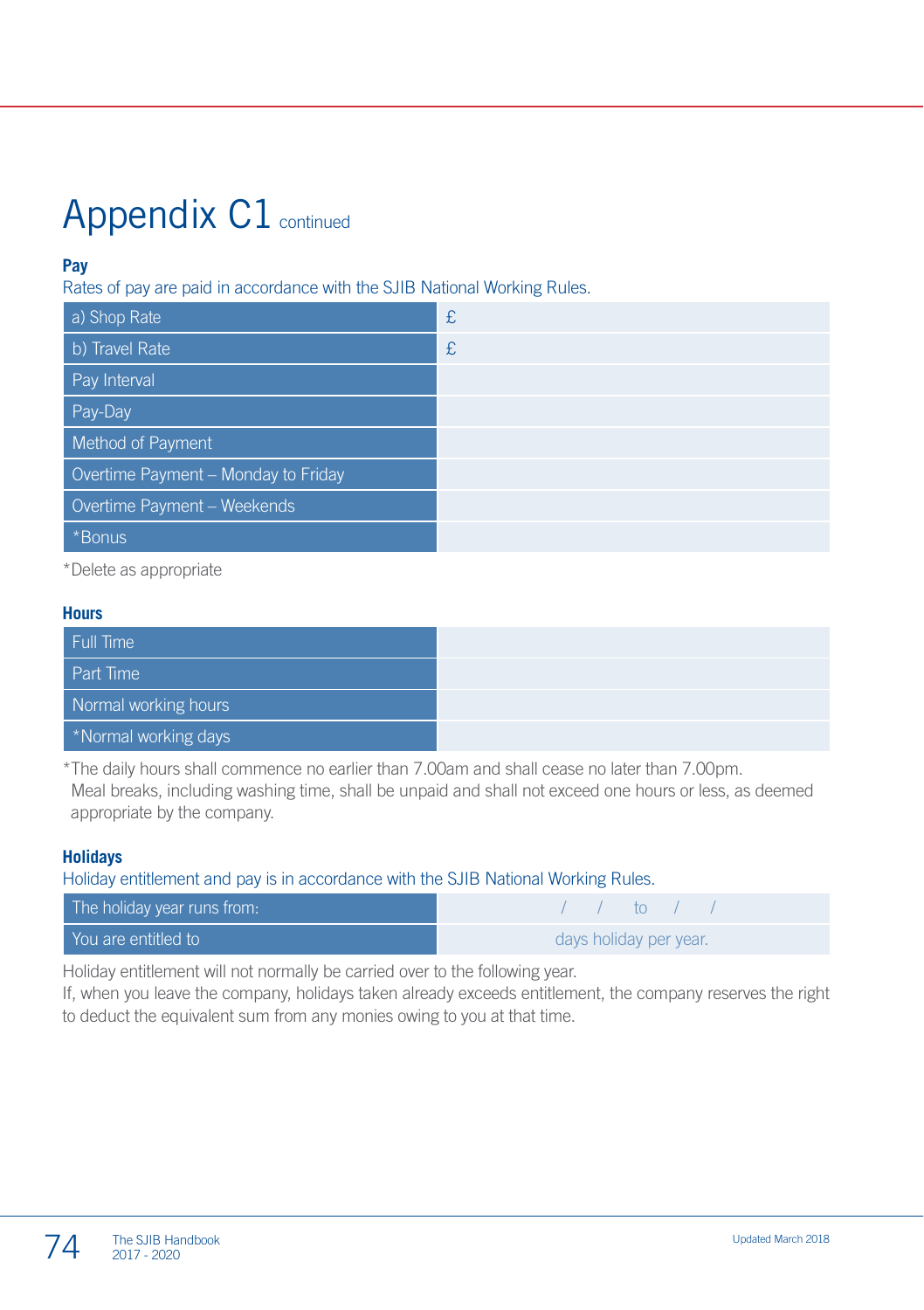#### **Sickness Absence**

| If you are ill and unable to attend work you should inform                               |       |
|------------------------------------------------------------------------------------------|-------|
| no later than                                                                            | am/pm |
| Please refer to the SJIB National Working Rules for information on sick pay entitlement. |       |
| For further information on sickness absence please refer to:                             |       |
| Reference Document                                                                       |       |

#### **Pension**

#### The company offers a pension scheme which is:

| <b>Contributory</b>                                       |  | Non-contributory |  |
|-----------------------------------------------------------|--|------------------|--|
| For further details on the pension scheme please refer to |  |                  |  |
| Reference Document                                        |  |                  |  |

#### **Notice**

#### From the Employer

| $(a)$ Employed for less than a month                       | One Day                                                                             |
|------------------------------------------------------------|-------------------------------------------------------------------------------------|
| (b) Employed for more than a month but less than two years | One Week                                                                            |
| (c) Employed for more than two years                       | One weeks notice for each year of<br>continuous employment<br>(maximum of 12 weeks) |
| From the Operative                                         |                                                                                     |

The Employment Rights Act 1996 allows either party to waive his/her right to notice on any occasion or to accept payment in lieu of notice. In either event, the decision should be expressed in writing.

The periods of notice set out above do not affect the company's right of instant dismissal for serious misconduct including misdemeanour or bad workmanship. In these circumstances, the company has the right to treat an Operative's contract of employment as terminable without notice subject always to the Operative's statutory rights in respect of unfair dismissal.

#### **Disciplinary Procedures**

| For details of the disciplinary rules refer to                                     | Reference Document |  |
|------------------------------------------------------------------------------------|--------------------|--|
| which is available from                                                            | Location           |  |
| If you are dissatisfied with a disciplinary decision you may appeal in writing to: |                    |  |
| <b>Enter Name</b>                                                                  |                    |  |
|                                                                                    |                    |  |

For further details on the appeals procedure refer to the SJIB National Working Rules.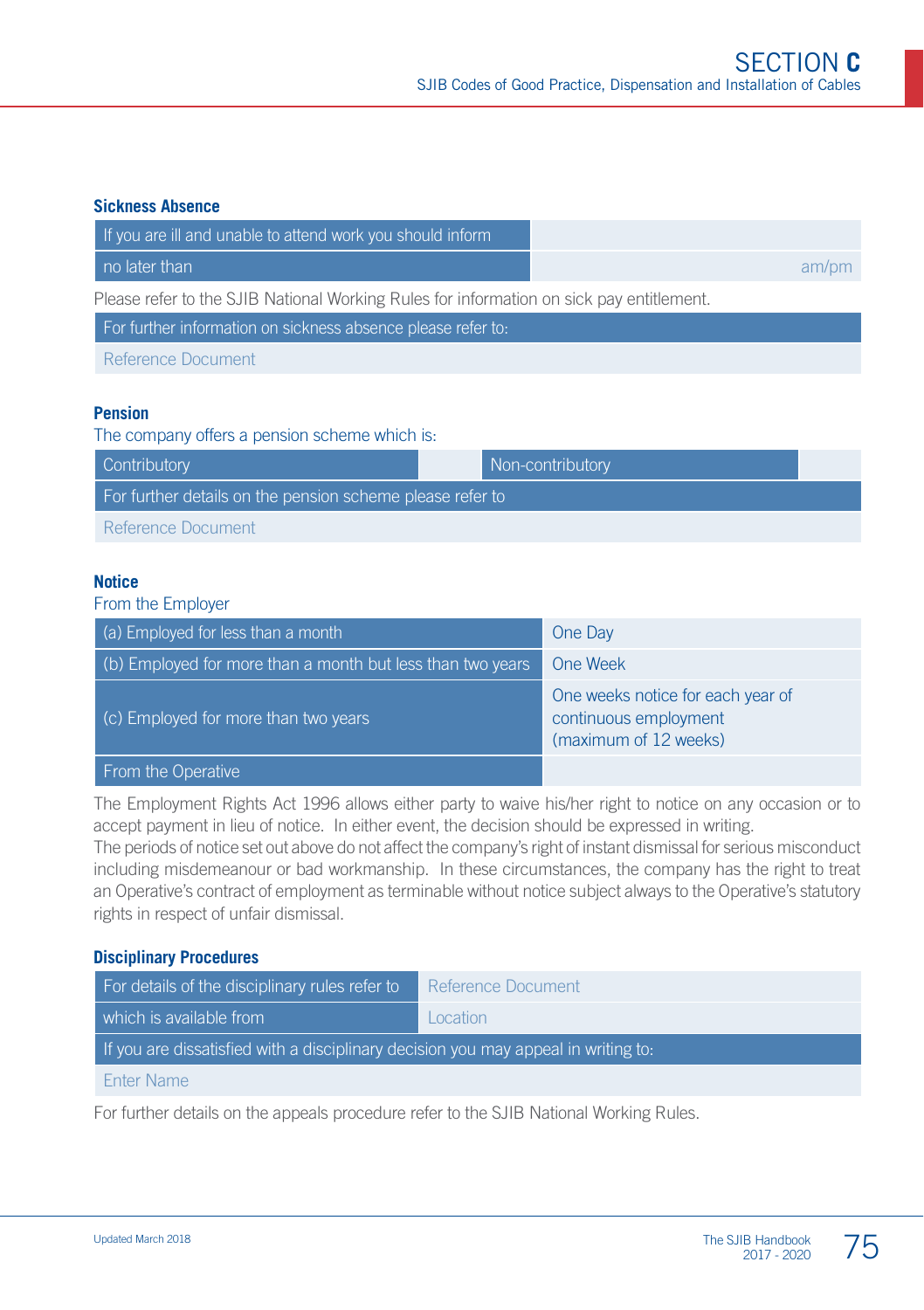# Appendix C1 continued

#### **Reference Documents**

The following documents form part of this statement:

| <b>Employee Hand Book</b> | <b>SJIB National Working Rules</b> |  |
|---------------------------|------------------------------------|--|
| <b>Company Rules</b>      | <b>Health &amp; Safety Rules</b>   |  |
| <b>Disciplinary Rules</b> | <b>Notices</b>                     |  |
| Grievance Procedure       |                                    |  |

Tick appropriate documents

Your employment is conditioned upon you abiding by the National Working Rules for the Electrical Contracting Industry in Scotland.

#### **I agree to the terms of employment set out in the contract.**

| Signed:                                 | Date: |
|-----------------------------------------|-------|
|                                         |       |
| Signed on behalf of the company (name): |       |
|                                         |       |
| Signed:                                 | Date: |
|                                         |       |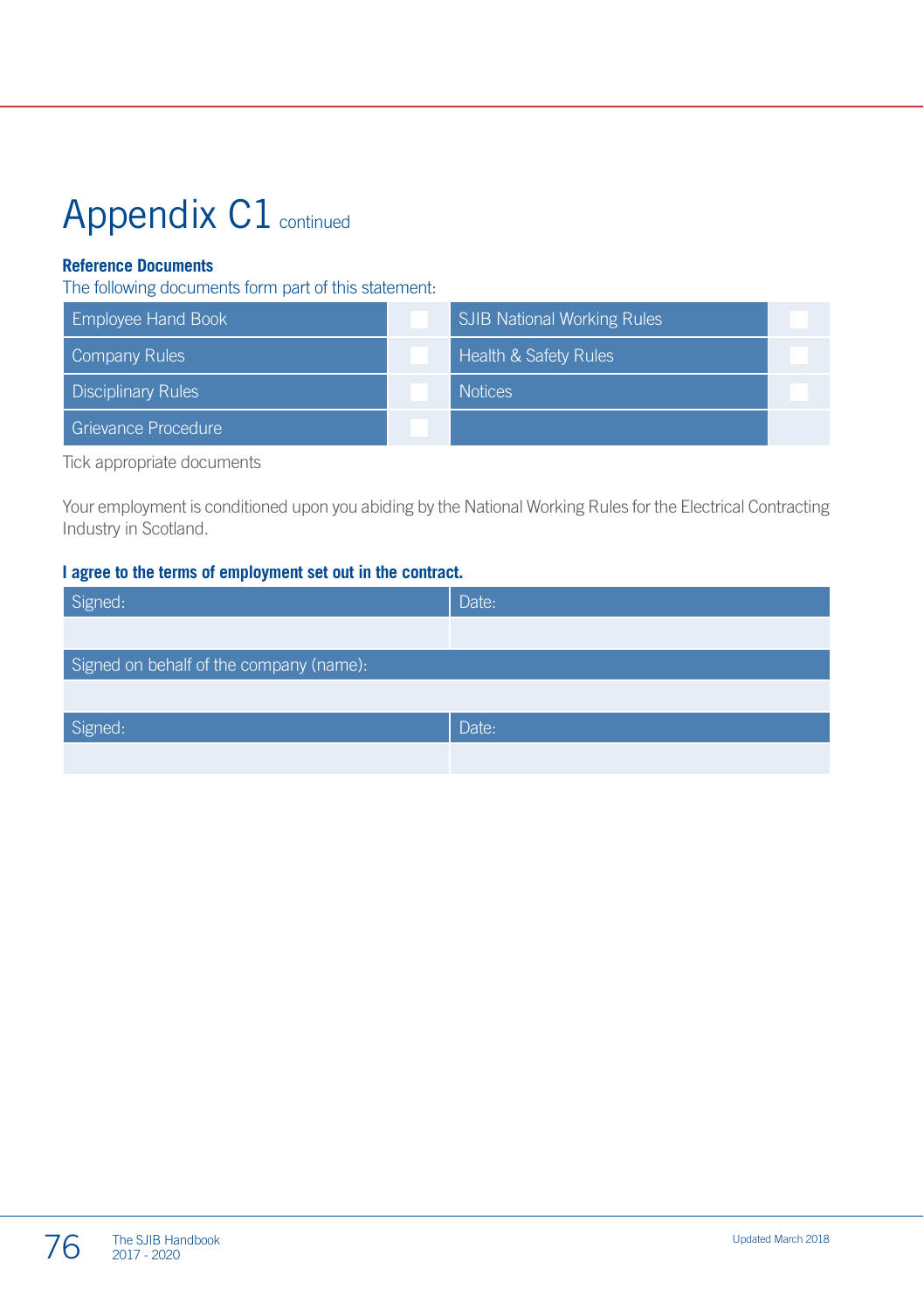# Appendix C2

#### **STATEMENT OF EMPLOYMENT PARTICULARS – APPRENTICES AND ADULT TRAINEES**

| - To                                                    | <b>Employee</b>     |
|---------------------------------------------------------|---------------------|
| From                                                    | Employer            |
| This statement gives details of your<br>employment with | <b>Company Name</b> |

#### **Continuous Employment**

| (c) Your continuous employment began on,                                                                                                  |  |
|-------------------------------------------------------------------------------------------------------------------------------------------|--|
| (d) Your continuous employment (taking into account any service with this<br>company or with a previous employment which counts) began on |  |

#### **Fixed-Term Contract (only applicable to Apprentices)**

All Apprentices are employed for a fixed-term contract. Your employment may be terminated on completion of your apprenticeship with appropriate notice and with no entitlement to redundancy pay. Where your employment continues after completion of apprenticeship, the initial date of commencement of employment will be used for calculation of statutory entitlement to redundancy pay and notice of termination of employment.

#### **Probationary Period (delete as appropriate)**

Apprentices are subject to a probationary period of **Apprentices** , during which time the company will assess your performance, conduct and suitability for continued employment with the company. Prior to the end of your probationary period, your performance will be reviewed and, if found satisfactory your employment will be confirmed. The company has the right to extend the probationary period. At any time during your probationary period either party may terminate your employment by giving one week's notice in writing.

#### **Job Title**

Your job title/grade is **Employee**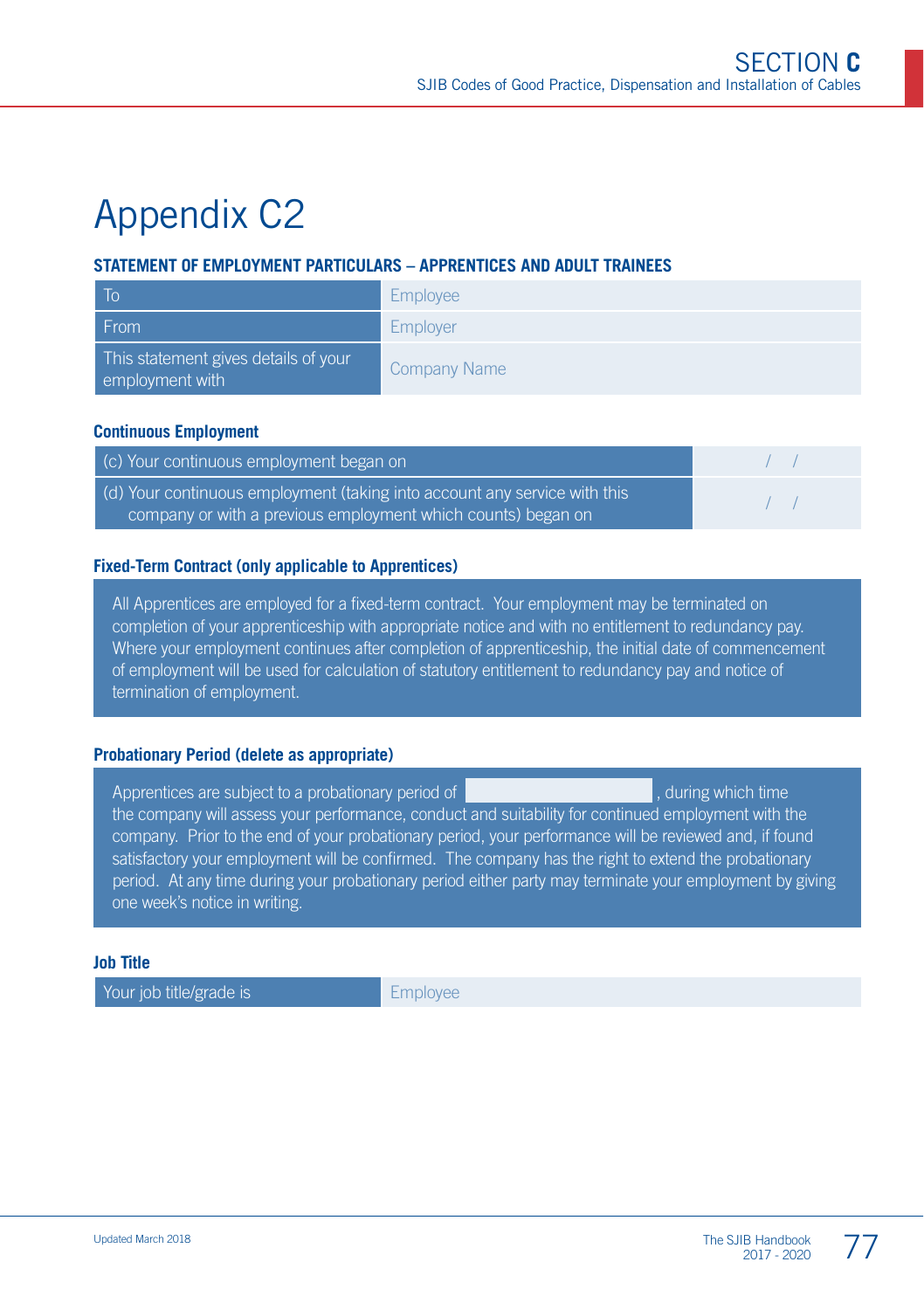# Appendix C<sub>2</sub> continued

#### **Job Location**

You have been:

| (a) *Shop recruited in which case you are liable to work on any site where<br>the company has a contract. The location of your shop is | Enter Location        |  |
|----------------------------------------------------------------------------------------------------------------------------------------|-----------------------|--|
| (b) *Travel recruited in which case you are expected to work on any site where the company has a<br>contract.                          |                       |  |
| $\mid$ (c) *Locally Engaged in accordance with the National Working Rule B34.<br>The site on which you are initially engaged is        | <b>Enter Location</b> |  |

\*Delete as appropriate

#### **Pay**

#### Rates of pay are paid in accordance with the SJIB National Working Rules.

| a) At Work Rate                     | £ |
|-------------------------------------|---|
| b) At College Rate                  | £ |
| <b>Pay Interval</b>                 |   |
| Pay-Day                             |   |
| Method of Payment                   |   |
| Overtime Payment - Monday to Friday |   |
| Overtime Payment - Weekends         |   |
| *Bonus                              |   |

\*Delete as appropriate

#### **Hours**

| Full Time            |
|----------------------|
| Part Time            |
| Normal working hours |
| *Normal working days |

\*The daily hours shall commence no earlier than 7.00am and shall cease no later than 7.00pm. Meal breaks, including washing time, shall be unpaid and shall not exceed one hours or less, as deemed appropriate by the company.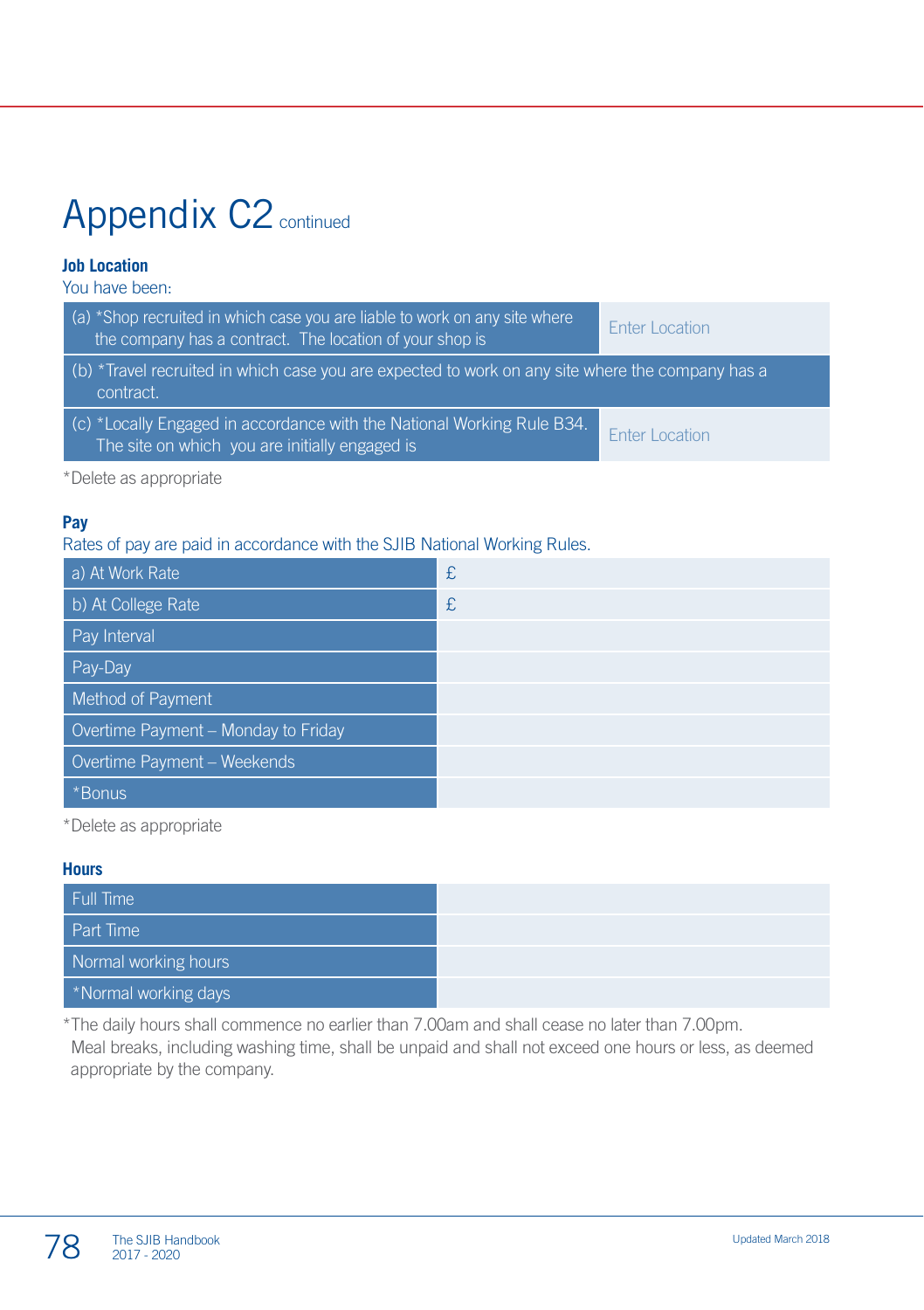#### **Holidays**

Holiday entitlement and pay is in accordance with the SJIB National Working Rules.

| The holiday year runs from: | $\sqrt{1 + \ln(1)}$    |
|-----------------------------|------------------------|
| You are entitled to         | days holiday per year. |

Holiday entitlement will not normally be carried over to the following year.

If, when you leave the company, holidays taken already exceeds entitlement, the company reserves the right to deduct the equivalent sum from any monies owing to you at that time.

#### **Sickness Absence**

| If you are ill and unable to attend work you should inform                               |       |  |
|------------------------------------------------------------------------------------------|-------|--|
| no later than                                                                            | am/pm |  |
| Please refer to the SJIB National Working Rules for information on sick pay entitlement. |       |  |
| For further information on sickness absence please refer to:                             |       |  |

Reference Document

#### **Pension**

The company offers a pension scheme which is:

| <b>Contributory</b>                                       |  | Non-contributory |  |
|-----------------------------------------------------------|--|------------------|--|
| For further details on the pension scheme please refer to |  |                  |  |
| Reference Document                                        |  |                  |  |

#### **Notice**

From the Employer

| $(a)$ Employed for less than a month                       | One Day                                                                             |
|------------------------------------------------------------|-------------------------------------------------------------------------------------|
| (b) Employed for more than a month but less than two years | One Week                                                                            |
| (c) Employed for more than two years                       | One weeks notice for each year of<br>continuous employment<br>(maximum of 12 weeks) |
| From the Operative                                         |                                                                                     |

The Employment Rights Act 1996 allows either party to waive his/her right to notice on any occasion or to accept payment in lieu of notice. In either event, the decision should be expressed in writing. The periods of notice set out above do not affect the company's right of instant dismissal for serious misconduct including misdemeanour or bad workmanship. In these circumstances, the company has the right to treat an Operative's contract of employment as terminable without notice subject always to the Operative's statutory

rights in respect of unfair dismissal.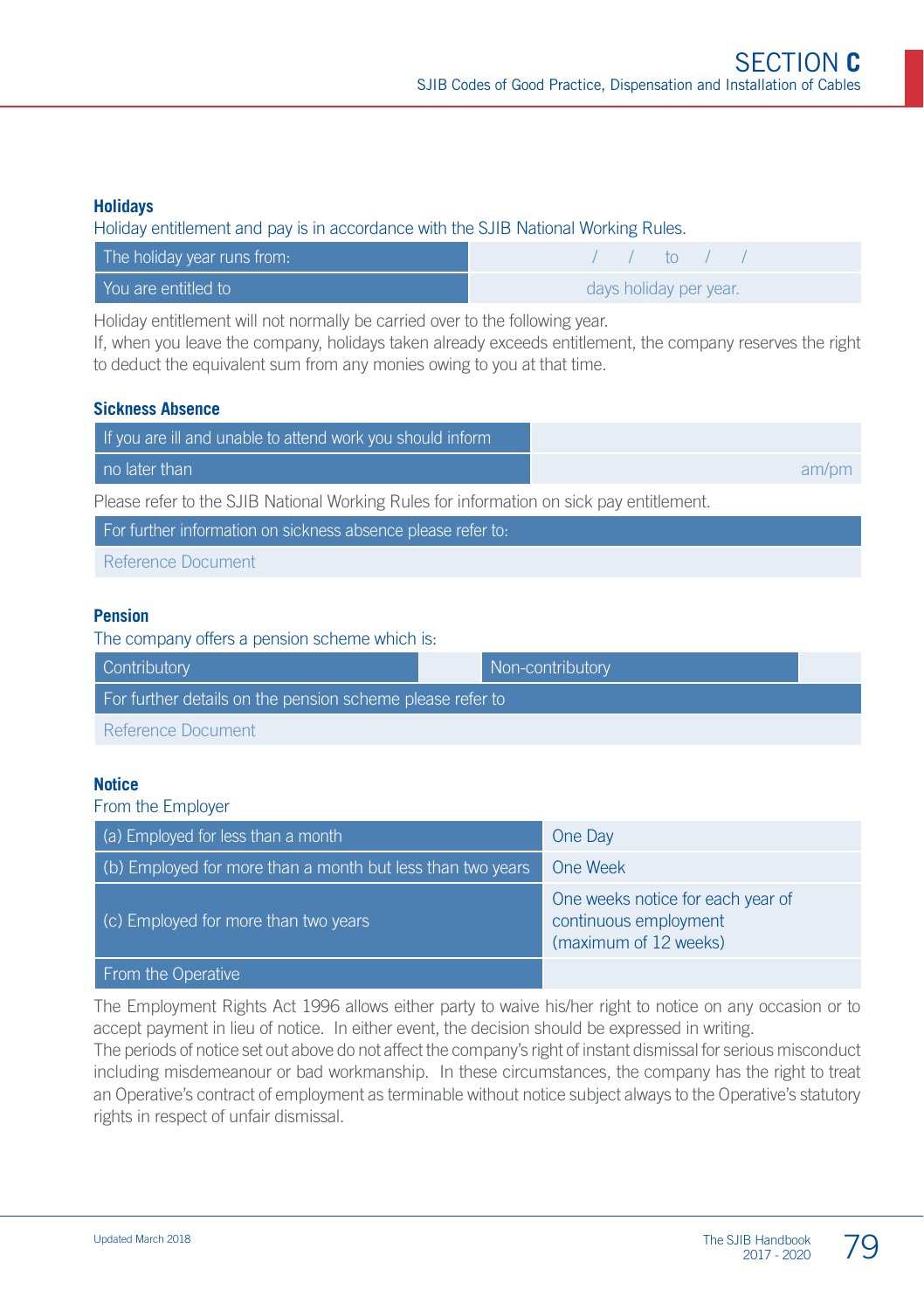# Appendix C<sub>2</sub> continued

#### **Disciplinary Procedures**

| For details of the SJIB disciplinary rules<br>refer to                             | Reference Document |  |
|------------------------------------------------------------------------------------|--------------------|--|
| which is available from                                                            | Location           |  |
| If you are dissatisfied with a disciplinary decision you may appeal in writing to: |                    |  |
|                                                                                    |                    |  |

Enter Name

For further details on the appeals procedure refer to the SJIB National Working Rules.

#### **Grievance Procedures**

| If you have any grievance in relation to your employment apply in writing to |                                    |  |
|------------------------------------------------------------------------------|------------------------------------|--|
|                                                                              | or the purpose of seeking redress. |  |
| For further details on the grievance procedures refer to                     |                                    |  |
| <b>Enter Name</b>                                                            |                                    |  |

For further details on the appeals procedure refer to the SJIB National Working Rules.

#### **Reference Documents**

The following documents form part of this statement:

| <b>Employee Hand Book</b> | <b>SJIB National Working Rules</b> |  |
|---------------------------|------------------------------------|--|
| Company Rules             | <b>Health &amp; Safety Rules</b>   |  |
| <b>Disciplinary Rules</b> | <b>Notices</b>                     |  |
| Grievance Procedure       |                                    |  |

Tick appropriate documents

Your employment is conditioned upon you abiding by the National Working Rules for the Electrical Contracting Industry in Scotland.

#### **I agree to the terms of employment set out in the contract.**

| Signed:                                 | Date: |  |  |
|-----------------------------------------|-------|--|--|
|                                         |       |  |  |
| Signed on behalf of the company (name): |       |  |  |
|                                         |       |  |  |
| Signed:                                 | Date: |  |  |
|                                         |       |  |  |

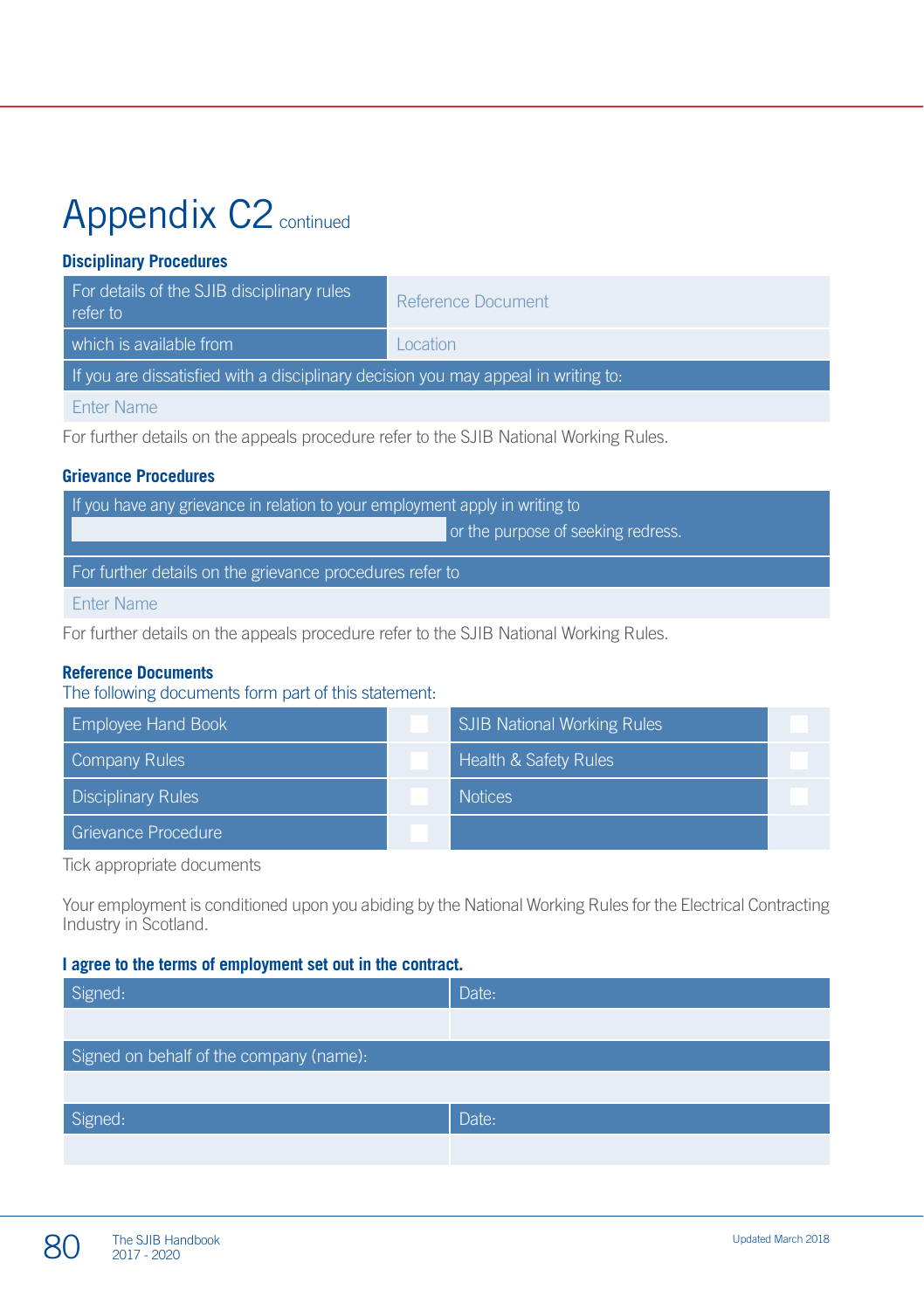# Explanatory Notes – Statement of Employment Particulars

- 1. This Statement does not constitute a contract and does not require to be signed. It is evidence that an express or implied, oral or written contract exists which includes the terms set out overleaf. This notice shall be given to the Operative not later than eight weeks from his first employment with the employer.
- 2. Under the Employment Rights Act 1996, the following periods of notice must be given:

| Period of Continuous<br><b>Employment</b> | Employer to<br>Employee                                          | Employee to<br>Employer |
|-------------------------------------------|------------------------------------------------------------------|-------------------------|
| Less than one month                       | One day (As per NWRs)                                            | One day (As per NWRs)   |
| More than one month                       | One week                                                         | One week                |
| 2 years and more                          | One week per year of completed<br>service to maximum of 12 weeks | One week                |
| 12 years or more                          | 12 weeks                                                         | One week                |

- 3. The Employment Rights Act 1996 allows either party to waive his right to notice on any occasion or to accept payment in lieu of notice. In either event, the decision should preferably be expressed in writing.
- 4. The periods of notice set out above do not affect the employer's right of instant dismissal for serious misconduct including misdemeanour or bad workmanship. In these circumstances, the employer has the right to treat an Operative's contract of employment as terminable without notice subject always to the employee's statutory rights in respect of unfair dismissal.
- 5. Employment is conditional upon the employee abiding by the National Working Rules for the Electrical Contracting Industry in Scotland and the disputes procedure contained therein. Any employee who takes strike action, whether unofficial or recognised as official by his trade union, without the recognised disputes procedure under the National Working Rules being fully used, will break his contract of employment and, if dismissed by his employer for so doing, has no statutory right to notice or payment during notice. If such an employee is not re-engaged by the same employer until after the next week after dismissal (i.e. a week ending on a Saturday), a further period of one month must be served anew before the employee becomes entitled to any subsequent statutory rights to notice and payments during the notice under the Employment Rights Act 1996 subject always to any statutory rights which he may have regarding unfair dismissals.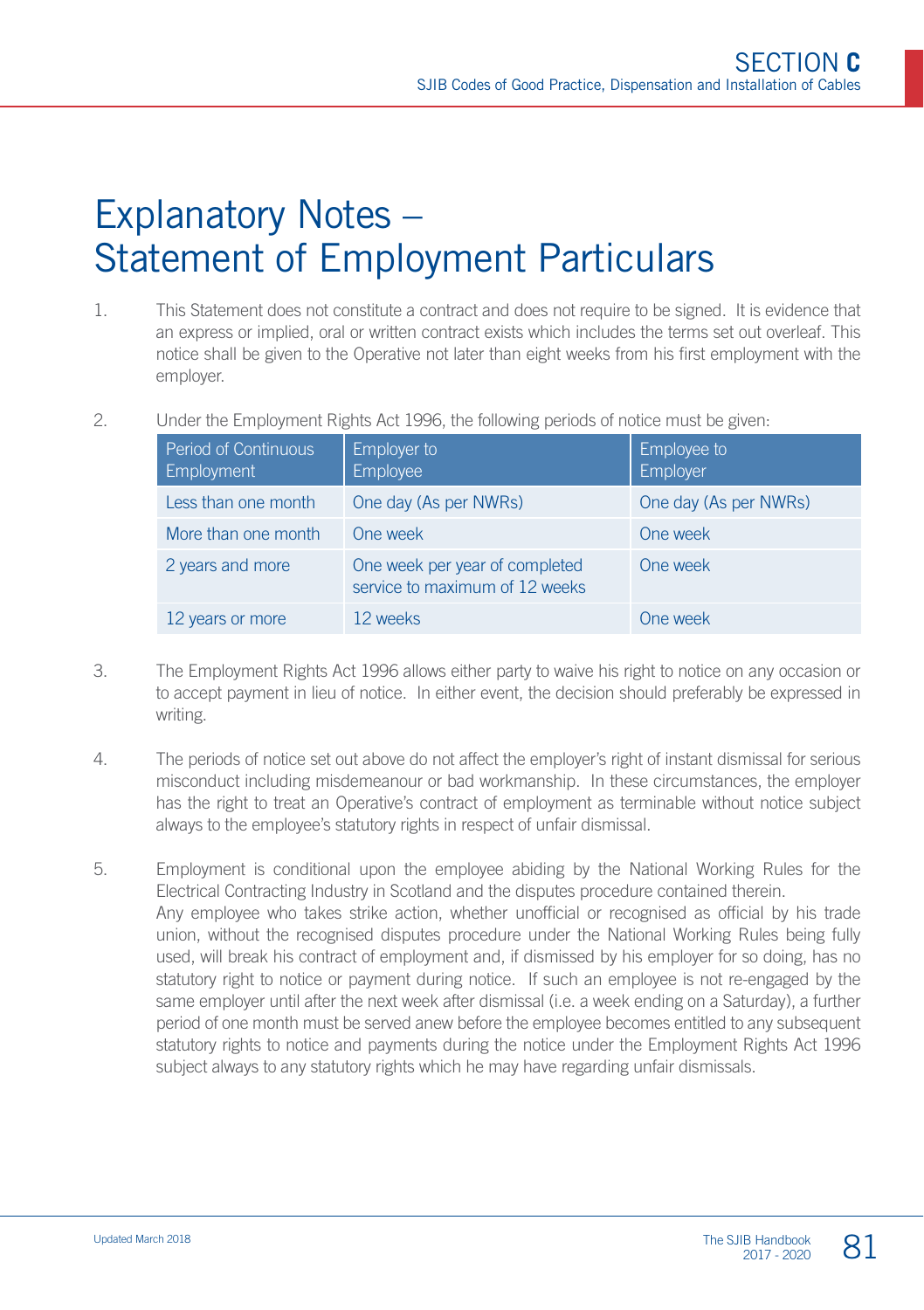# Appendix C3

#### **APPLICATION FOR DISPENSATION**

Electrical contracting companies who intend to apply wages and/or conditions on certain engineering construction sites in Scotland, which differ from the SJIB National Working Rules, are required to obtain approval (Dispensation) from the SJIB before commencement of the work. This helps to prevent misunderstandings about the conditions after work has commenced.

#### **Section A**

#### **We are tendering for/have been awarded** (please delete as appropriate) **a contract for work.**

| Name of Client:                   |  |
|-----------------------------------|--|
| Name & Location of Site:          |  |
| Name of Main/Managing Contractor: |  |

#### **The work will be operated under the terms of the following Agreement:**

|                      | <b>YES</b> | ΝC |
|----------------------|------------|----|
| <b>NAECI</b>         |            |    |
| Site/Local Agreement |            |    |

**Note:** A copy of the Site/Local Agreement must be enclosed with the Application for Dispensation unless a copy has already been lodged with the SJIB.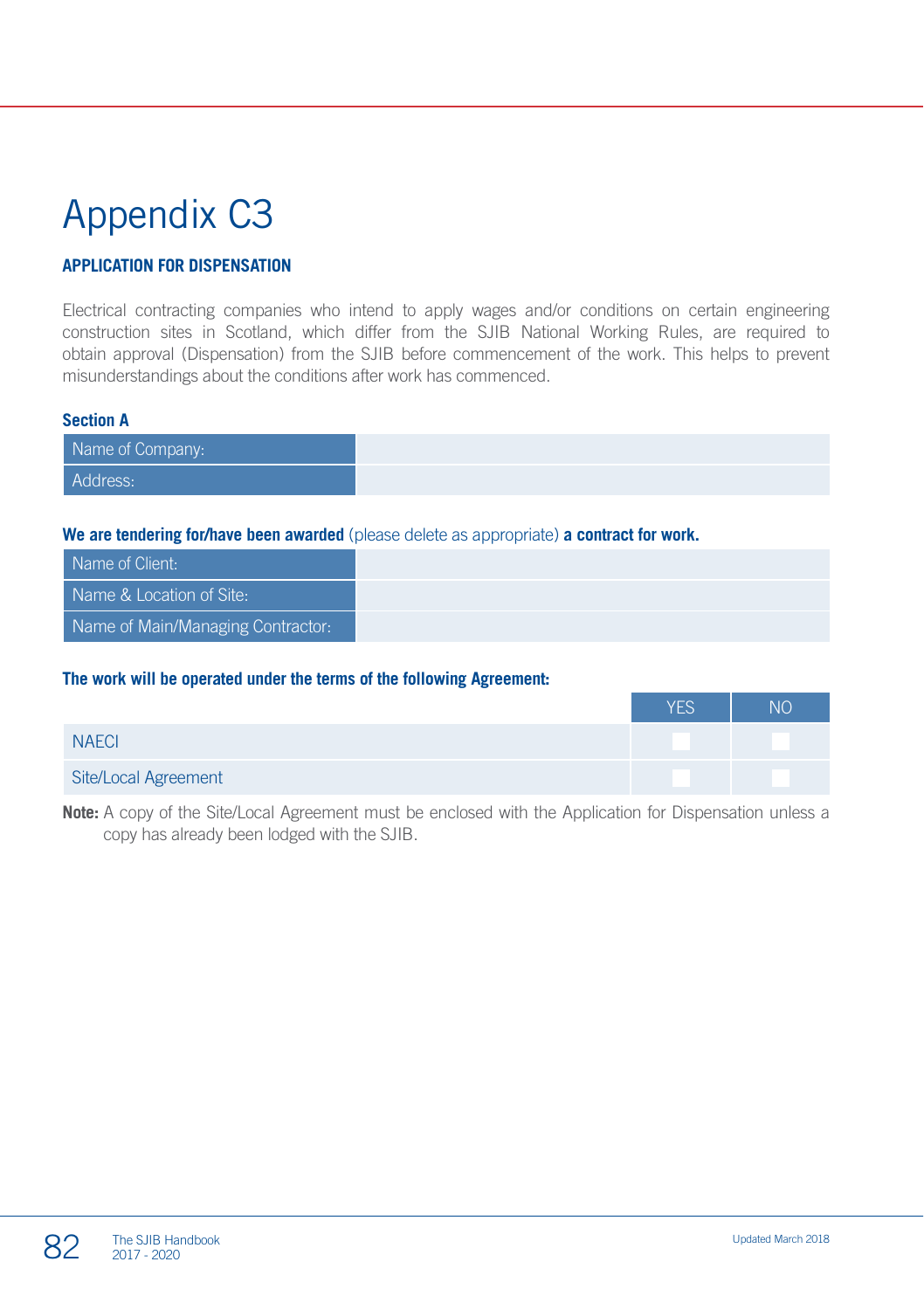#### **Section B – Applicable to NAECI Contracts only**

#### **Please highlight which Category applies to this site:**

| Cat 1                       | Cat 2 R&M        |  |
|-----------------------------|------------------|--|
| Cat <sub>3</sub>            | NAECI Registered |  |
| Scope of Work:              |                  |  |
| <b>Expected Start Date:</b> |                  |  |
| <b>Expected End Date:</b>   |                  |  |

| <b>SJIB Grades</b>                                      | On Average | At Peak   |
|---------------------------------------------------------|------------|-----------|
| Number of Technicians/Approved/Electricians             |            |           |
| Number of Labourers                                     |            |           |
| Number of Apprentices/Adult Trainees (SJIB Rates apply) |            |           |
|                                                         | <b>YES</b> | <b>NO</b> |
| Will there be Sub-Contractors on site?                  |            |           |
| Name(s) of Sub-Contractor(s):                           |            |           |
|                                                         |            |           |

#### **Section C – Applicable to Site/Local Agreements only**

| <b>NO</b> | <b>YES</b> |                                                                    |
|-----------|------------|--------------------------------------------------------------------|
|           |            | Are you seeking dispensation from the SJIB to apply the Site/Local |
|           |            | Agreement in its entirety?                                         |

A copy of the Site/Local Agreement must be enclosed with the Application for Dispensation unless a copy has already been lodged with the SJIB.

**Note:** SJIB Apprentices and Adult Trainees must be paid the SJIB rates of pay.